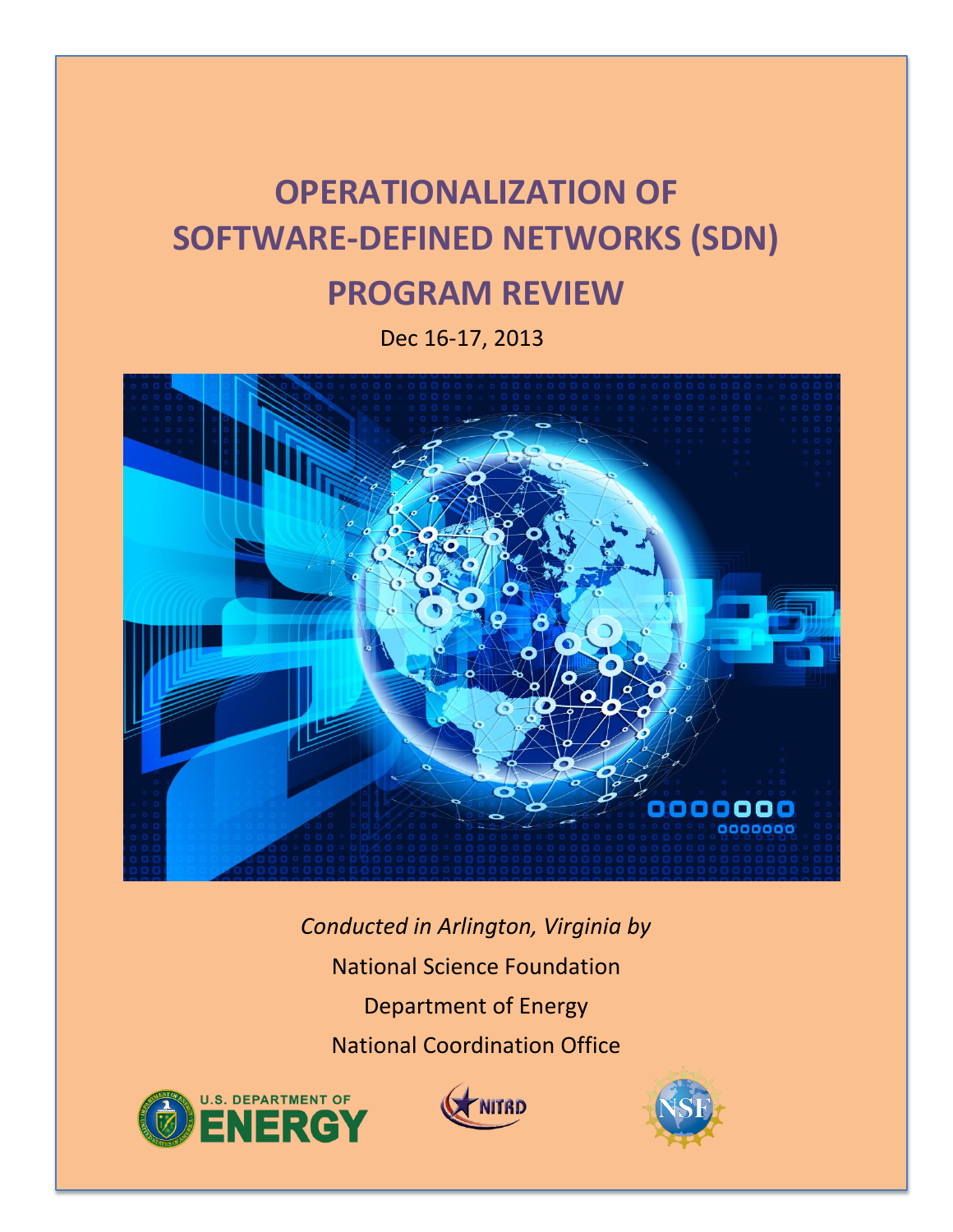## **DISCLAIMER<sup>1</sup>**

This document was prepared as an account of work sponsored by the United States Government. While this document is believed to contain correct information, neither the United States Government nor any agency thereof, nor The Regents of the University of California, nor any of their employees, makes any warranty, express or implied, or assumes any legal responsibility for the accuracy, completeness, or usefulness of any information, apparatus, product, or process disclosed, or represents that its use would not infringe privately owned rights. Reference herein to any specific commercial product, process, or service by its trade name, trademark, manufacturer, or otherwise, does not necessarily constitute or imply its endorsement, recommendation, or favoring by the United States Government or any agency thereof, or The Regents of the University of California. The views and opinions of authors expressed herein do not necessarily state or reflect those of the United States Government or any agency thereof or The Regents of the University of California.

 $\overline{a}$ 

<sup>&</sup>lt;sup>1</sup> Cover Photo from iStockPhoto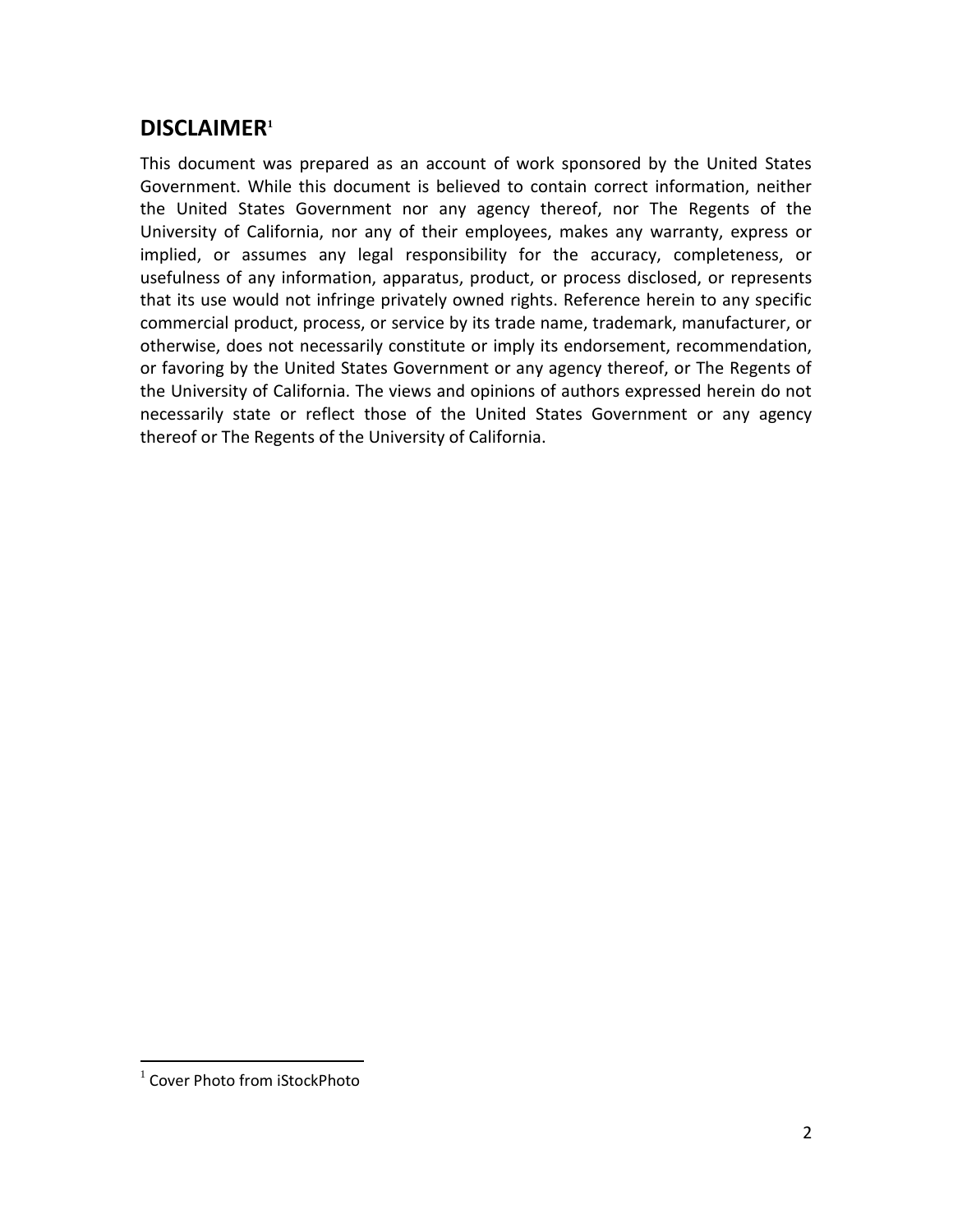#### **Editors**

| Inder | Monga           | (Chair)<br>ESnet                |
|-------|-----------------|---------------------------------|
| Grant | Miller          | NITRD (Organizer)               |
| Roy   | Campbell        | University of Illinois          |
| Chip  | Elliott         | <b>BBN</b>                      |
| Ron   | <b>Hutchins</b> | Georgia Institute of Technology |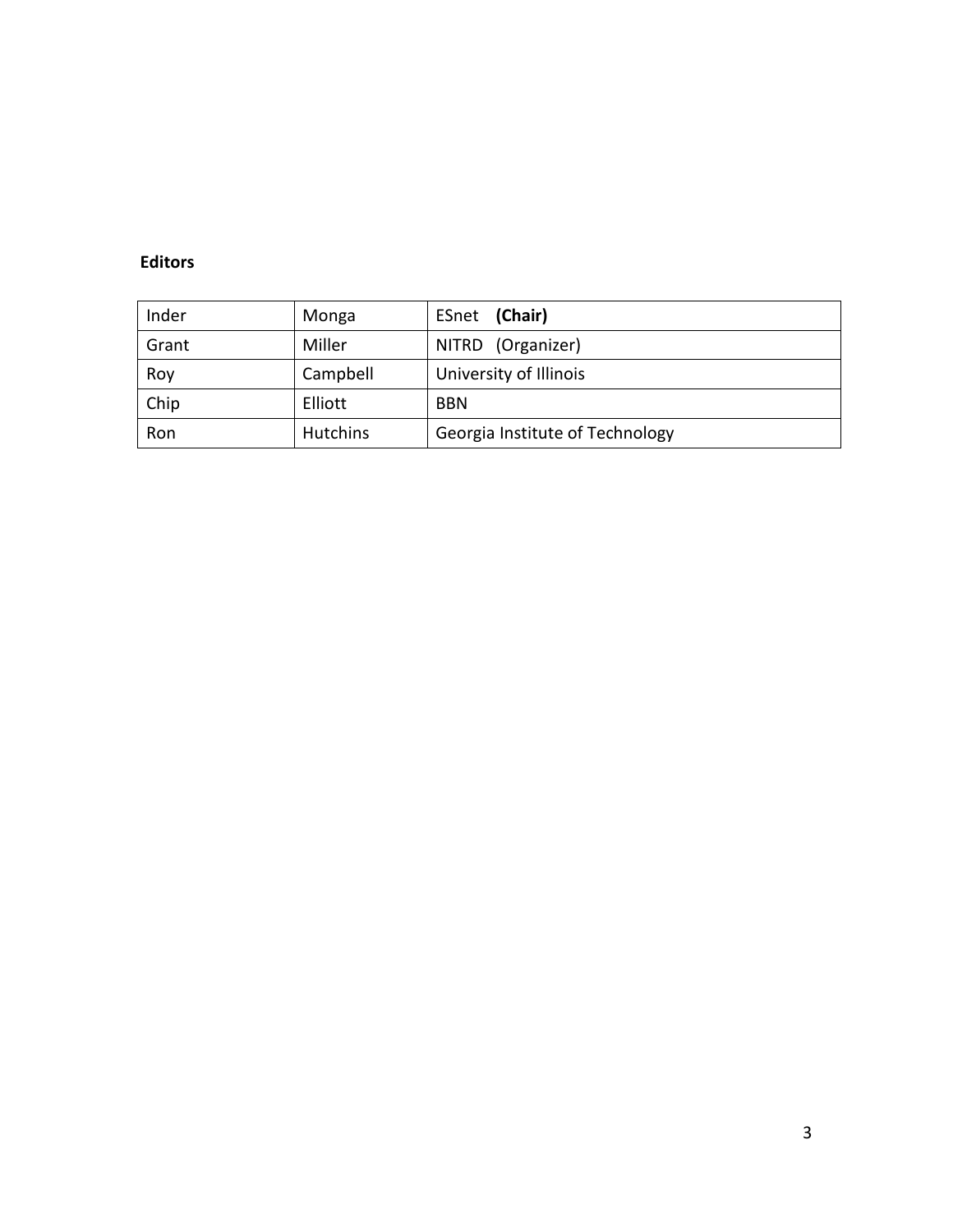| 3   |  |
|-----|--|
| 3.1 |  |
| 3.2 |  |
| 3.3 |  |
| 3.4 |  |
|     |  |
|     |  |
| 5   |  |
| 5.1 |  |
| 5.2 |  |
| 5.3 |  |
| 6   |  |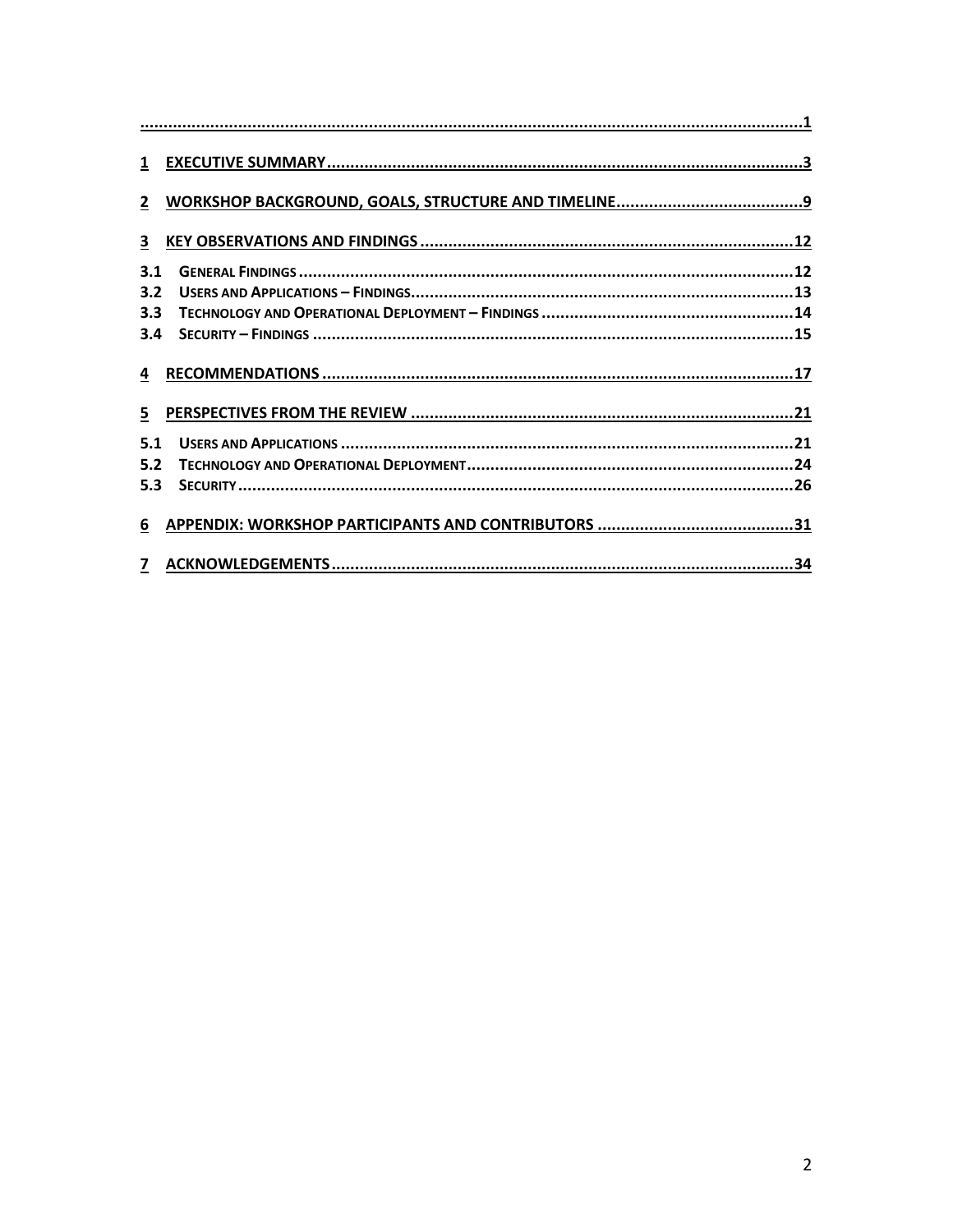## **1 Executive Summary**

U.S. federal investments in networking research and technologies deployment have fostered and accelerated the development of the Internet from its inception. It is now an essential infrastructure for the United States and the world. However, it is clear that we must make this infrastructure more flexible, resilient, secure, reliable, and ubiquitous to keep pace with society's needs and our aspirations for the 21st century.

Recently, U.S. agencies have been investing in networking innovation that will lead to the next generation of communication and cloud technologies to provide improved capacity, tools, service, and equipment needed for applications to be supported by the future Internet. New application requirements like those of large workloads moving between data centers, massive number of devices participating in machine to machine communication, and high-bandwidth applications on mobile devices are forcing change in network architecture to be more responsive rather than statically provisioned. One of these future network technologies, Software-Defined Networking (SDN), has the potential and momentum to create new engines of innovation and transform the entire Internet ecosystem. In December 2013, an invited review on operationalizing SDN was conducted at the National Science Foundation (NSF) with representatives from the academic, federal, and commercial communities. Workshop sponsorship was provided by the Computer and Information Science and Engineering Directorate (CISE) of the NSF and the Advanced Scientific Computing Research (ASCR) Program of the Department of Energy Office of Science, with support from the National Coordination Office for Networking and Information Technology Research and Development (NCO for NITRD).

**Software Defined Networking (SDN)** is an approach to computer networking architecture that radically decouples the system that decides where traffic is sent (the *control plane*) from the underlying systems that actually forward traffic to these selected destinations (the *data plane*). Through the logical separation of the network control and data planes, SDN technologies are enabling the creation of a new form of distributed infrastructure that can support advanced applications in the scientific, research and commercial world.

Many organizations in science, academia, and industry are experimenting with SDN technology, and working to quantify the benefits of SDN when it is applied or deployed in different contexts. Benefits range from lower capital and operational expenses to creation of new innovative new applications leveraging network programmability. For SDN to extend its impact to Internet scale there is now a critical need and an opportunity to extend SDN technology – both within a single domain and transparently across multiple domains like the Internet of today – with the intent to support novel SDN-based applications.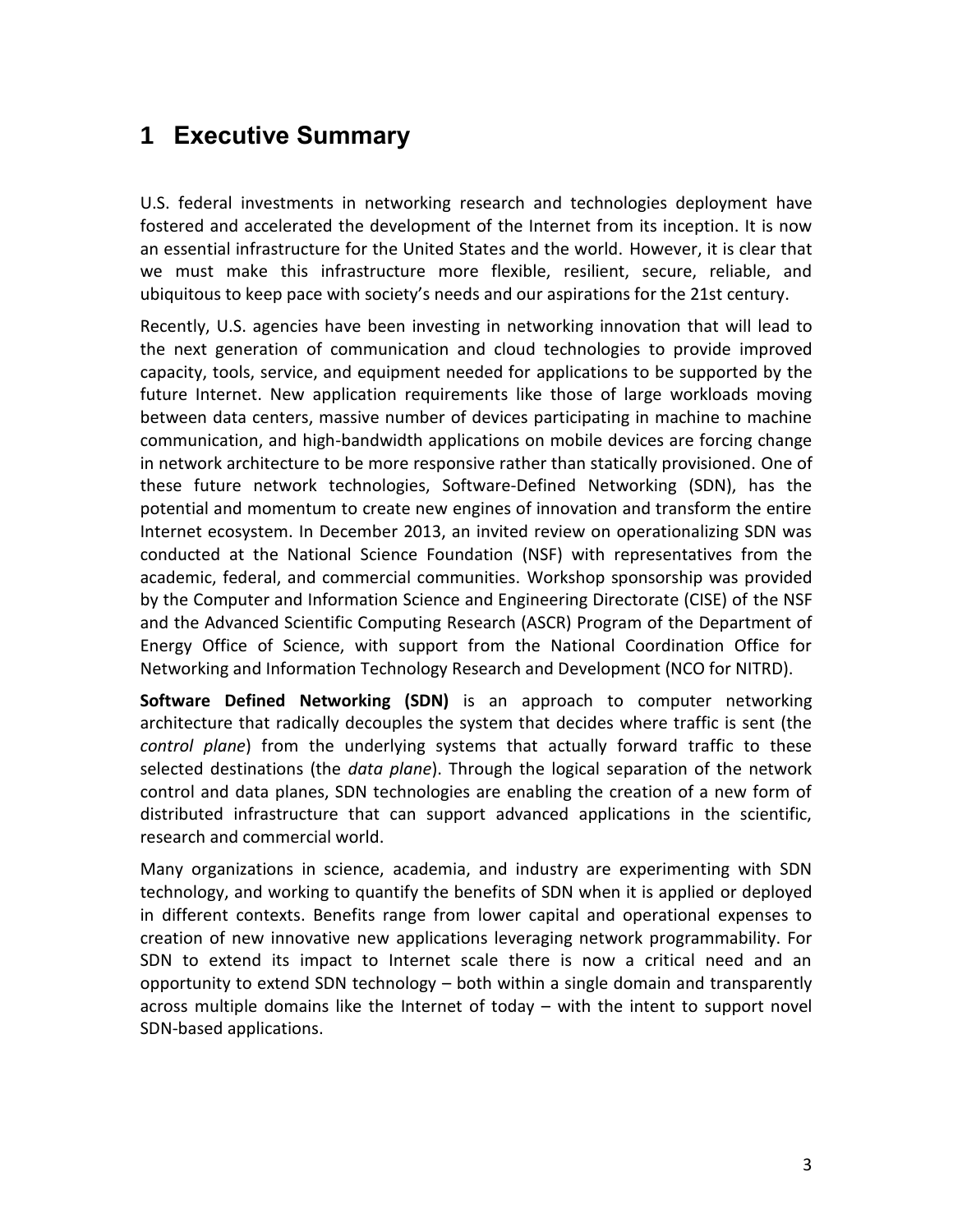The SDN review brought together key individuals from the networking community to identify:

- Requirements, timing, and approach needed over the short term to develop, deploy and operate a prototype multi-domain SDN network supporting Internetscale deployment of novel applications;
- Technological and operational gaps in need of research and development over the longer term to increase the capability of SDN networks, and better integrate them with existing public Internet and emerging cloud technologies;
- Security gaps and opportunities created by this approach, including opportunities to build in additional levels of security and resilience.

#### **Key Findings**

Many focused but fragmented efforts are underway including national R&E networks (ESnet, Internet2), advanced regional R&E networks, GENI and US Ignite, academic campuses, and the world's first SDN exchanges in the United States and New Zealand. There is also extensive industry activity in this space, ranging from active participation in large standards organizations to collaborative open-source efforts and deployments in data centers and wide-area networks to Network Functions Virtualization in telecom service providers.

Using such SDN technology, we can now envision (and in practical terms, create) scientific "instruments on demand" or application-specific "infrastructure on demand" across multiple networks (multi-domain), on a worldwide scale. Nearly all participants expressed an interest in developing end-to-end services spanning multiple SDN networks. Also, prototyping was seen as a viable means to provide the experience needed to develop a pragmatic, scalable, and sustainable approach to multi-domain SDNs. There was consistent acknowledgement that the time is right for deploying prototype operational, multi-domain SDNs

Despite its clear potential for high payoff and enthusiastic vendor adoption, the requisite SDN hardware and software technology is still immature, with key aspects still in the research phase. Multi-domain software-defined networks are not yet operationally deployed and it likely will take several iterations of design and experimentation before we have systems that work well in practical, operational terms. The currently available SDN hardware bookends the possible capability spectrum with one end focused on the data-center oriented, white-box switches and the other end on highly capable, expensive, programmable routers. There is ample opportunity to significantly improve the hardware and software offerings in the marketplace through active experimentation and prototype deployment.

The security aspects of SDN-based infrastructure need additional research, development, and experimentation to ensure successful deployment of SDN technology at multiple levels of abstraction.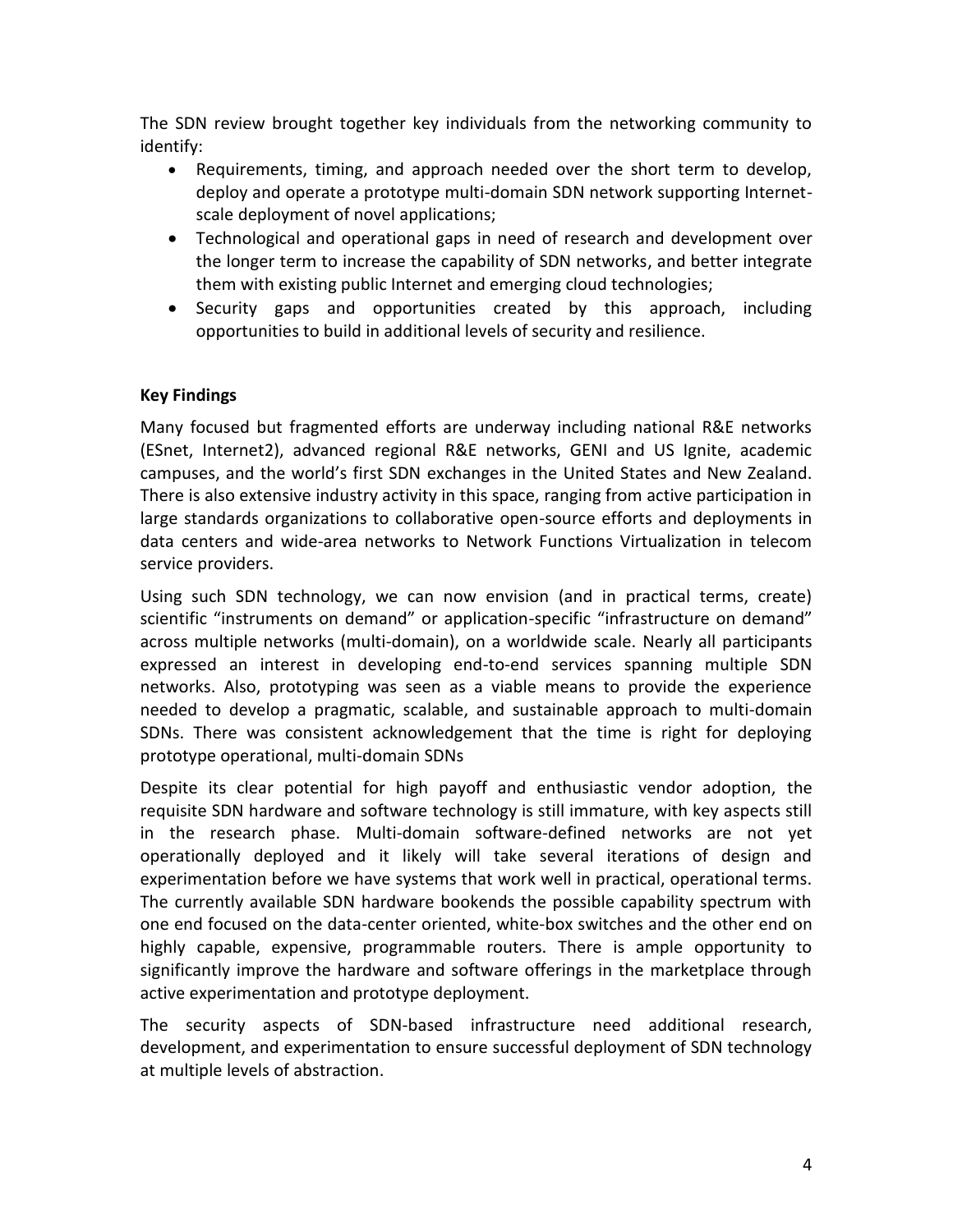The security-related research topics include requirements, trust models, and attack scenarios. In addition, more practical concerns of resilient design, authentication, authorization, asynchronous operation, maintenance, and software engineering are in need of research and development. This is true of both single-domain and multidomain SDNs.

In addition, adoption of SDN is expected to open up possibilities to exploit the new abstractions and programmability in security policies and security applications. Areas of development include secure updates for applications, flexible intrusion detection, and flexible reaction and provisioning.

#### **Key Recommendations**

The SDN workshop participants discussed solutions to the gaps and opportunities for impact and shortlisted a few actionable recommendations to accomplish the goals. At a high level, key representative recommendations include:

1. **The United States Government (USG) agencies should sponsor efforts to research, design, deploy, and operate prototype multi-domain** softwaredefined networks **as soon as possible**, where SDN is understood as enabling the entire distributed infrastructure needed for next-generation commercial and/or scientific applications. The focus of these efforts would not only be the enabling of new end-to-end applications, but also the development of necessary operational tools needed to manage and operate software-defined networks in production.

The SDN ecosystem (SDN-based Internet or S-Net) will need close ties to the commercial sector, and active participation from researchers, applications and instrument engineers, and network and software engineers so the participants would learn quickly from that experience and have the ability to innovate and implement the operational insights.

- 2. **An initial focus is needed on operational SDN deployments including Software-Defined Exchanges (SDXs)** to enable interoperability and use of these new approaches with the current Internet infrastructure. Initially, these efforts should be focused on defining the architectures/implementations that will support operational multi-domain SDNs; experimenting with these designs and iterating as necessary; encouraging the development and deployment of nextgeneration instruments and applications made possible by this infrastructure; growing the community of multi-SDN aware engineers, researchers, and students; and preparing for transition to an operational phase.
- 3. **Since cyber-security is of the highest importance for deployed, multi-domain, multi-layer software-defined networks**, a vigorous and sustained research program should investigate the security implications. This research will benefit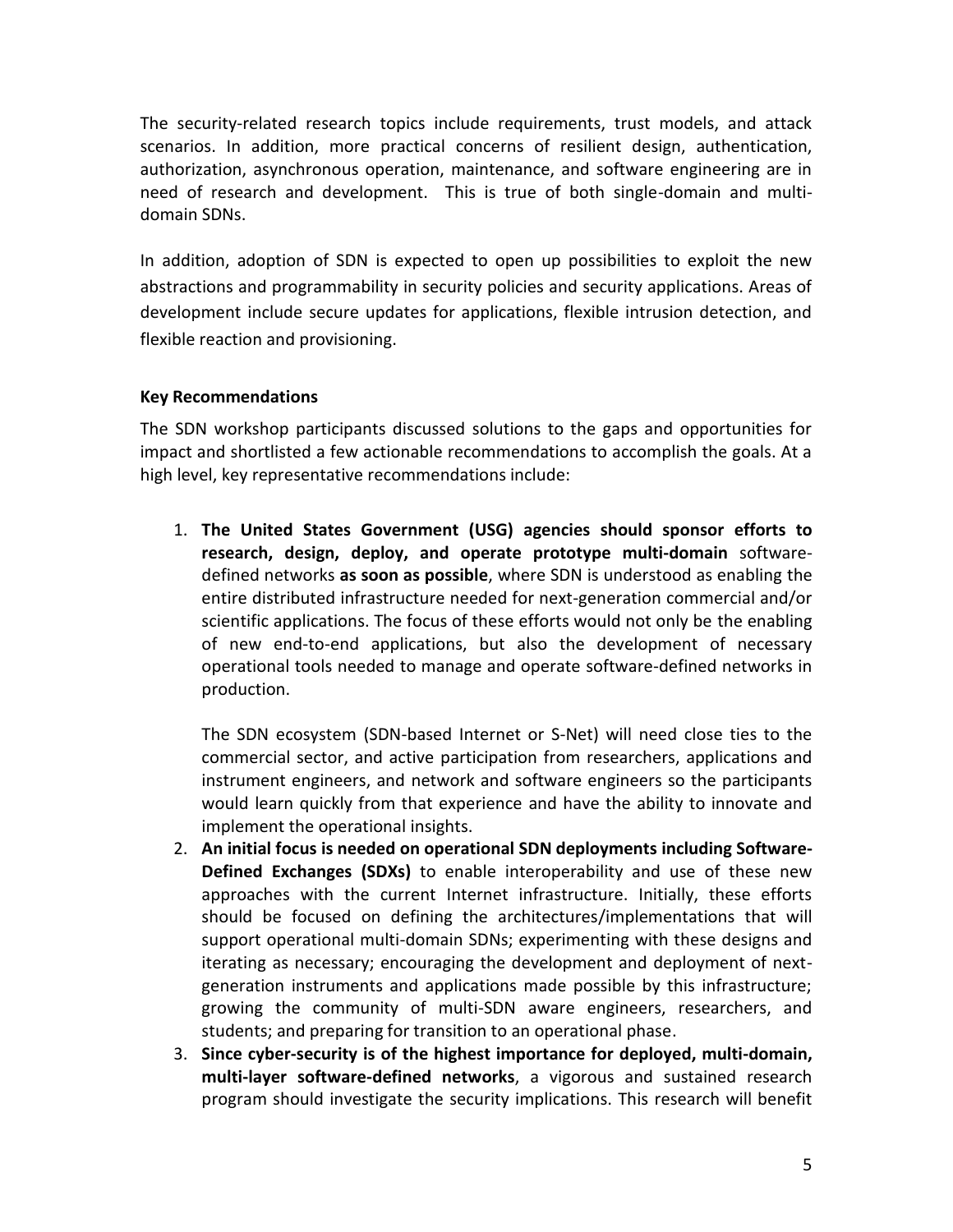from the close interactions of security researchers with the engineers and operators of the deployed multi-domain, multi-layer SDN prototypes, and with engineers of the applications or instruments that are supported by those networks.

- 4. **Enabling the integration of the network with the other elements of the software-defined infrastructure, namely, compute, storage and sensors**. In an environment where networks are responsive to application needs through their programmability, effort should be taken to open the network 'black box' i.e. to expose and integrate the informational and programmable elements into the larger infrastructure ecosystem enabling easy orchestration of resources by applications.
- 5. **Investing in tools and procedures for managing operational SDN networks** was a strong recommendation. This lack of functionality is typical of new technologies and participants felt that the only way to bridge the gap was to invest in building tools and leveraging community best practices and knowledge that will enable viable operational models for accelerating deployment of this technology.
- 6. **A coordinating effort is needed for capturing and sharing gained practical knowledge to educate the community** in building and operating SDN networks as an important element for providing longer-term impacts. These educational efforts would be less oriented towards the technology and research understanding of SDN but be oriented towards disseminating the community best practices and knowledge gained from operating the prototype infrastructure.

#### **Conclusions**

Based on extensive discussions and key presentations, the participants identified the review as very timely, and strongly endorsed the need to help SDN evolve from its current state of tremendous promise to an operationally sound technology by building secure, prototype SDN network deployments. In addition, they identified end-to-end service manageability and security as key research and development areas that will be critical to enabling wider deployment. Building pragmatic approaches to seamlessly interoperate SDN domains with the existing Internet through software-defined exchanges was seen as an important first step towards realizing the goals and conclusions of the program review. A draft roadmap on how the SDXs can be deployed is instantiated below.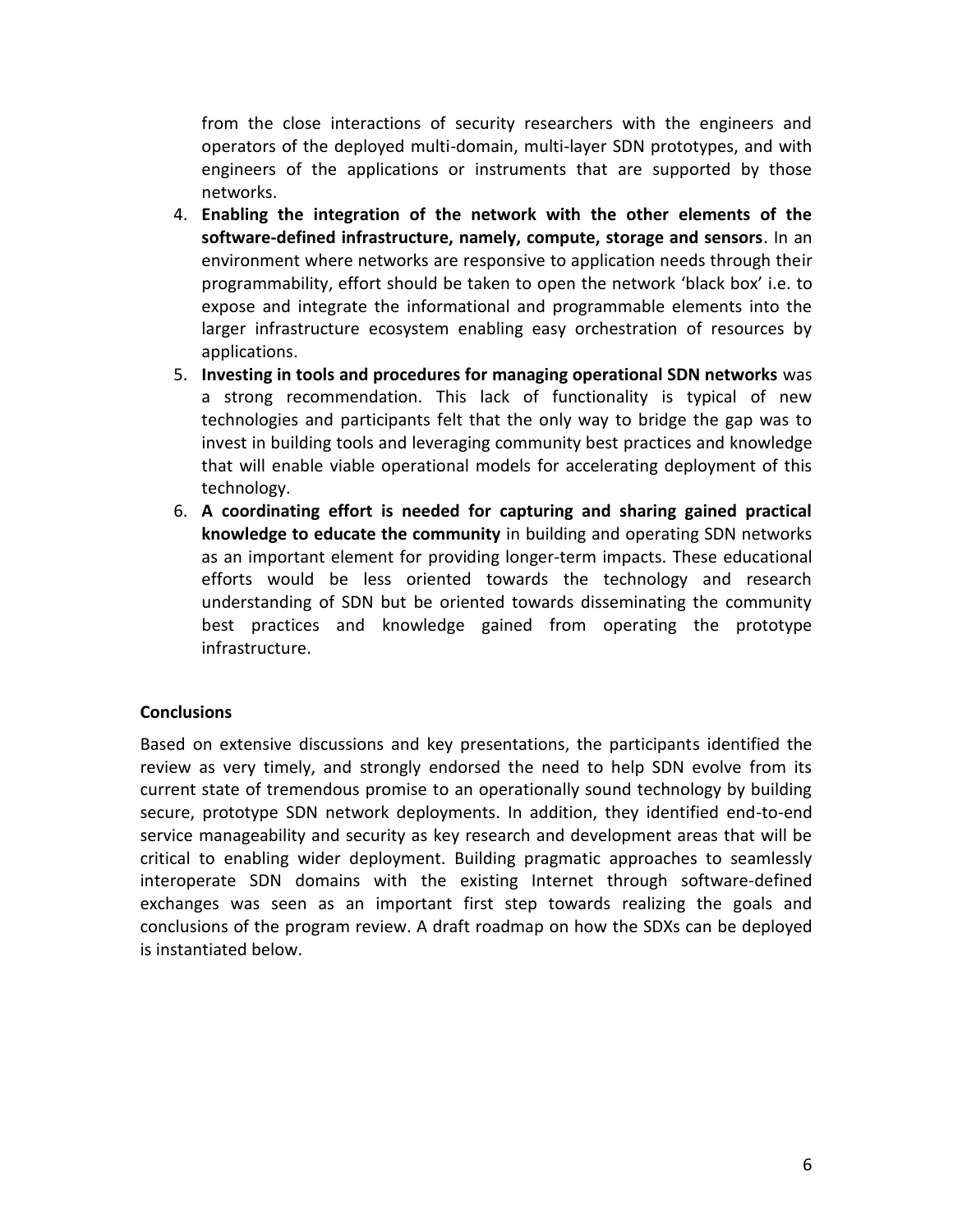#### **Draft Roadmap for Software-Defined Exchanges**

The participants suggested a draft roadmap to indicate how these recommendations can be instantiated for experimentation or deployment.

| Year         | Goals, participants, activities                                                                                                                                                                                                                                                                                                                                                                                                                                                                                                                                                                                                                                                                                            |
|--------------|----------------------------------------------------------------------------------------------------------------------------------------------------------------------------------------------------------------------------------------------------------------------------------------------------------------------------------------------------------------------------------------------------------------------------------------------------------------------------------------------------------------------------------------------------------------------------------------------------------------------------------------------------------------------------------------------------------------------------|
| $\mathbf{1}$ | Goals: Stand up earliest versions of SDXs, develop and demonstrate early<br>instruments and next-generation apps                                                                                                                                                                                                                                                                                                                                                                                                                                                                                                                                                                                                           |
|              | Participants: US Government agencies and programs (NSF, DOE, GENI, US Ignite,<br>ESnet, DREN), academic institutions, regional and national networks (like<br>Internet2) and collaboration with commercial exchanges and vendors.                                                                                                                                                                                                                                                                                                                                                                                                                                                                                          |
|              | Activities: Identify participants (both for SDXs and early apps/instruments),<br>create a forum for community participation, establish outreach and technical<br>interchange activities, engage with US companies and US government agencies,<br>begin security discussions, buy equipment and create software as needed to<br>stand up early SDXs, build early prototypes of tools, port apps / instruments to<br>work across multi-domain SDN, and give demo(s). Create security assessments,<br>risk models, attack scenarios, auditing, and component vulnerability analysis.                                                                                                                                          |
| $2 - 3$      | Goals: Refine understanding of SDX technology including security and multi-<br>domain aspects, increase heterogeneity, add participants, and<br>begin<br>standardization/interoperability                                                                                                                                                                                                                                                                                                                                                                                                                                                                                                                                  |
|              | Participants: Security researchers and professionals, additional US agencies<br>(e.g., NIH, NASA, NOAA, ), and more US operators & vendors, researchers                                                                                                                                                                                                                                                                                                                                                                                                                                                                                                                                                                    |
|              | Activities: Document the multiple competing SDN technical approaches and<br>discuss them, start security analyses and red teams, identify tool chain<br>requirements, add many new U.S. agencies and companies as participants, add<br>several additional apps/instruments, ramp up researcher funding, begin design<br>of curricula, discuss operational needs and potential forums for operator<br>interactions, possibly add more SDXs, and perform early demos of<br>interoperability between competing SDX approaches. Perform security analysis<br>of Multi-Domain, Multi-Tenancy, and Denial of Service concerns. Investigate<br>security policies and mechanisms for defense in depth and novel SDN<br>approaches. |
| 4            | Goals: Transition at least 2-3 SDXs to full operational capability                                                                                                                                                                                                                                                                                                                                                                                                                                                                                                                                                                                                                                                         |
|              | Participants: U.S. vendors, U.S. network operators (R&E, commercial), wide<br>community of application/instrument developers, educators & students                                                                                                                                                                                                                                                                                                                                                                                                                                                                                                                                                                         |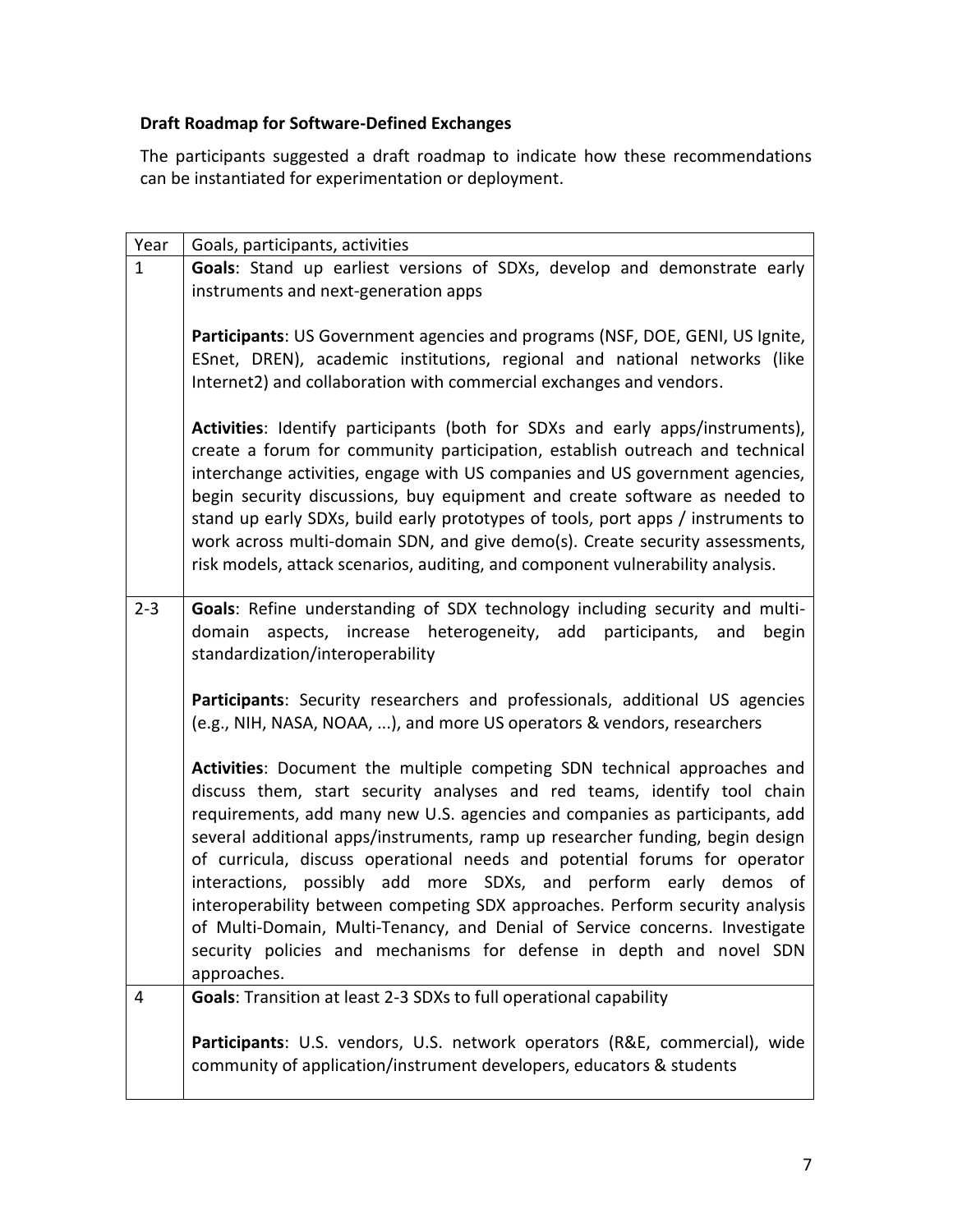**Activities**: Agree on and publish basic "standards" for interoperability, harden the most useful tools in the tool chains, document security findings and recommendations, transition to SDN operations, conduct classes and training sessions using this new technology, and continue to enlarge both the infrastructure and suite of apps/instruments. On an ongoing basis, perform operational monitoring, alarms, audit controls, and reactive defense, building upon lessons learned to date with GENI.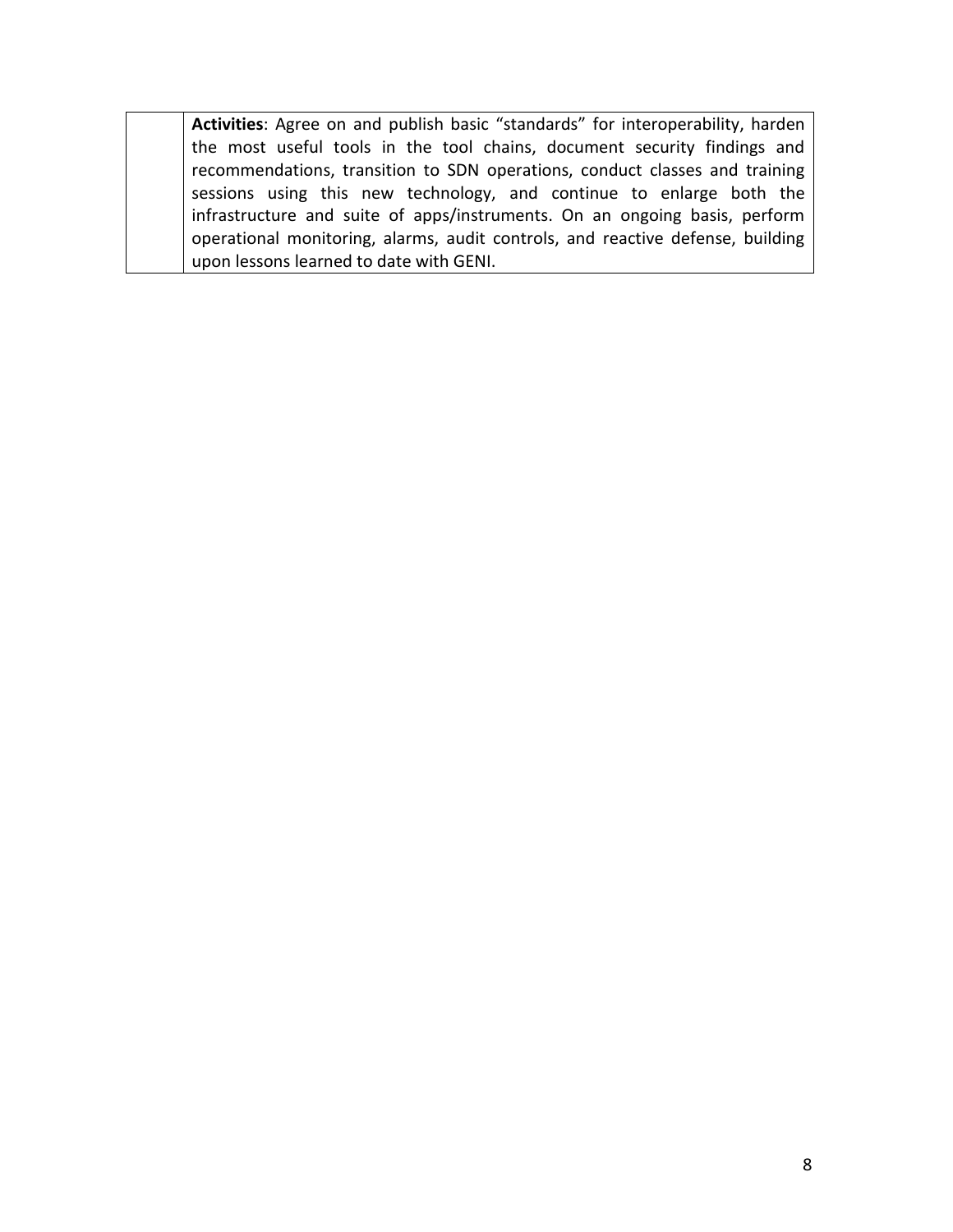## **2 Workshop Background, Goals, Structure and Timeline**

A SDN approach to building networks holds promise for making the networks responsive to and meeting the varied needs of numerous applications. In addition, SDN programmability enables customization of the network suited to a particular application. This powerful paradigm and technology is currently being tried out in many domains by many organizations, with each domain investigating its own flavor. Each organization has created customized and application-specific software to adapt SDN to their needs. For SDN to extend its impact by becoming production ready and deployed at Internet-scale, now is a critical time for stakeholders to consolidate efforts and work collaboratively to ensure SDN implementations are capable of not only working within a single domain but also transparently across multiple domains.

This SDN review was held to identify the near-term requirements, processes, and players to develop, deploy, operate, and manage a prototype SDN network and, over the longer term, provide the research and development needed to extend SDN capabilities for end-users.

#### **Workshop Background**

Within this context, the Office of Science and Technology Policy (OSTP) directed the federal agencies participating in the Networking and Information Technology Research and Development (NITRD) Subcommittee Large Scale Networking (LSN) Coordinating Group to plan and hold a program review with participation by representatives from federal agencies, the commercial sector, researchers, and other networking and distributed systems research community participants to explore and report on the need for a prototype SDN network.

Topics and of the discussion included:

- Identifying current capabilities and resources that contribute to the development and operation of an operational SDN prototype network that interoperates seamlessly with the current public Internet;
- Identifying the research, resource, and collaboration needs for creating such a system;
- Identifying gaps in operational software tools necessary for running a production multi-domain SDN network;
- Identifying opportunities for SDN virtualized networks to interact with "clouds" of computation and storage; and
- Providing a workshop report to the NITRD Subcommittee and OSTP on recommendations for needed R&D, resources and collaboration for the prototype system.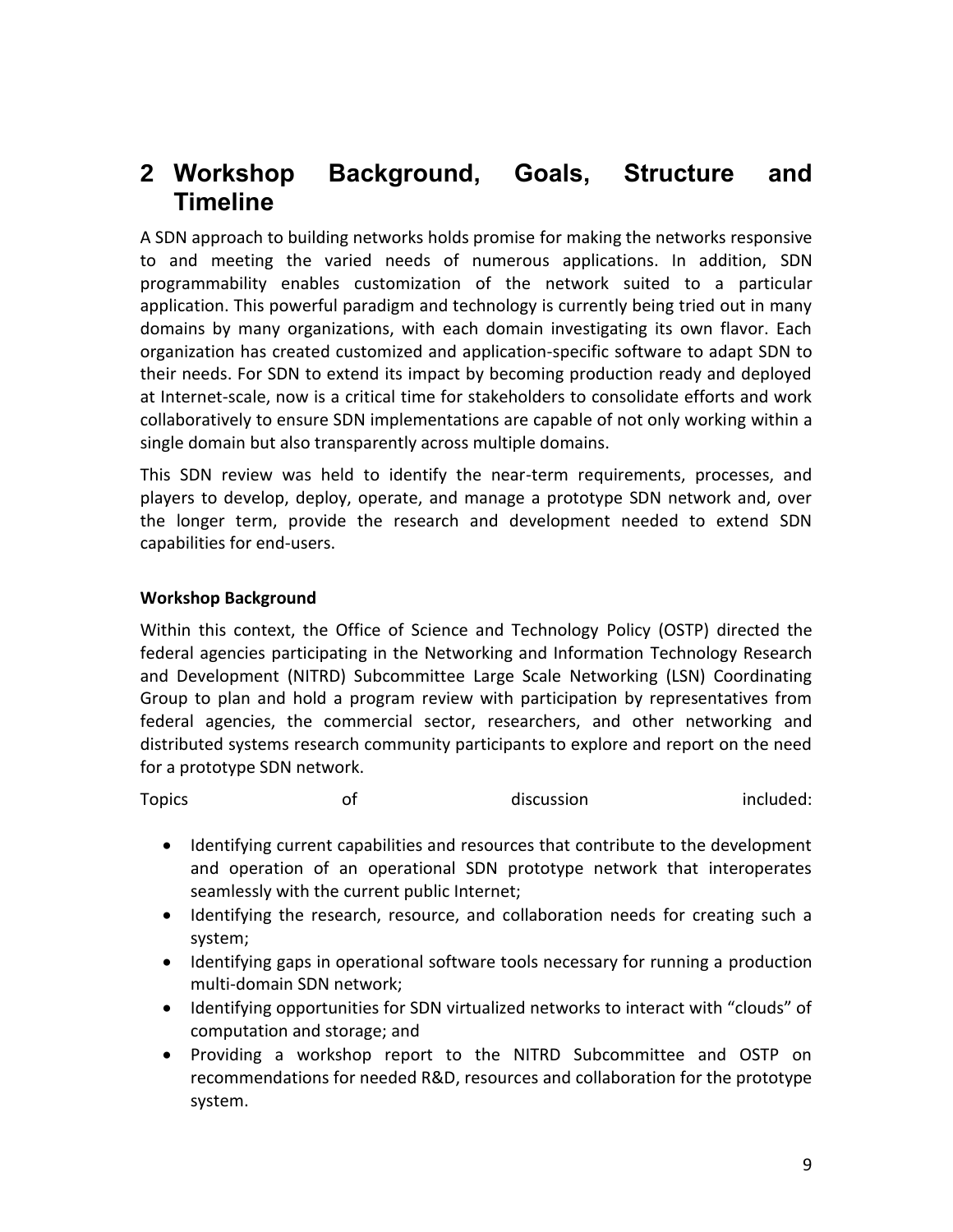To this end, the LSN agencies held an SDN prototype operational networking review on December 17–18, 2014, at the National Science Foundation with representatives from the academic, federal, and commercial communities. Funding was provided by the National Science Foundation Computer and Information Science and Engineering Directorate (CISE) and the Advanced Scientific Computational Research (ASCR), Department of Energy Office of Science, with support from the National Coordination Office for Networking and Information Technology Research and Development (NCO for NITRD).

#### **Workshop Goals**

The goals of the workshop were to bring together key individuals to:

1. Identify the requirements, timing, and responsibilities needed, over the short term, to develop, deploy, and operate a prototype multi-domain SDN network with:

- Transparency and interoperability among SDN domains,
- Transparency and interoperability with the public Internet,
- Acceptable levels of cybersecurity and robustness,
- Technology development for Layer-1, Layer-2, and Layer-3 operations,
- Inter-domain policy issues (control, identity management, information sharing, etc.),
- Advanced network capabilities demonstrations with SDN-like quality of service, efficient equipment usage, and energy use reductions,
- Participation of commercial equipment providers to facilitate technology transfer, and
- Development of new applications that leverage novel SDN capabilities.

2. Identify needed research and development, over the longer term, to increase the capability of SDN networks to support user applications, and to better integrate SDN technologies with the public Internet and emerging cloud technologies.

3. Provide a workshop report documenting recommendations for needed research and development, resources and collaboration to deploy and operate the prototype nationwide SDN network and to identify future SDN research needs.

#### **Workshop Structure**

The workshop organized plenary presentations to set the stage for common understanding and discussion in subsequent breakout sessions. The plenary presentations included:

- **Macro Trends, Complexity, and Current Status of SDN** by David Meyer
- **Future of SDN** by Jennifer Rexford
- **Building and Deploying SDN** by Lorenzo Vicisano
- **Innovation in Academia: Deployment, Operations, and Management of SDN** by Rob Vietzke
- **Security and SDN** by Roy Campbell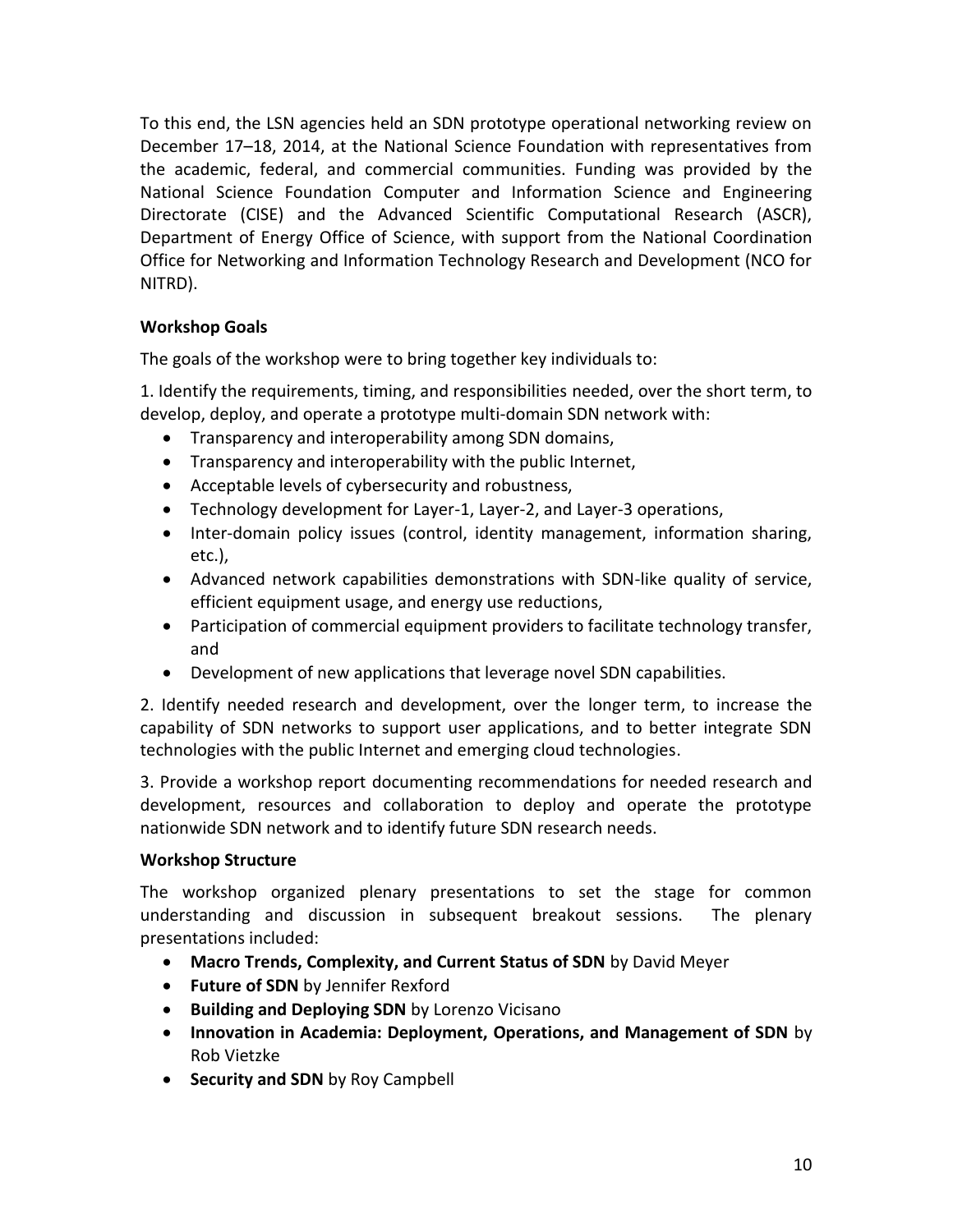Additional lightning talks addressed Software Defined Internet Exchanges (SDXs), SDN research in production, CORONET, Network Visualization, and Multi-layer/ Multi-domain SDN. These talks provided the context for discussion in the workshop breakout groups. There were three breakout groups:

- **Users, Applications and Motivation** led by Chip Elliott and Ron Hutchins
- **Technology and Operational Gap Analysis** led by Inder Monga, Bill Snow, and Eric Boyd
- **Security and Policy** led by Roy Campbell

This report documents the findings and recommendations as developed in these breakout sessions.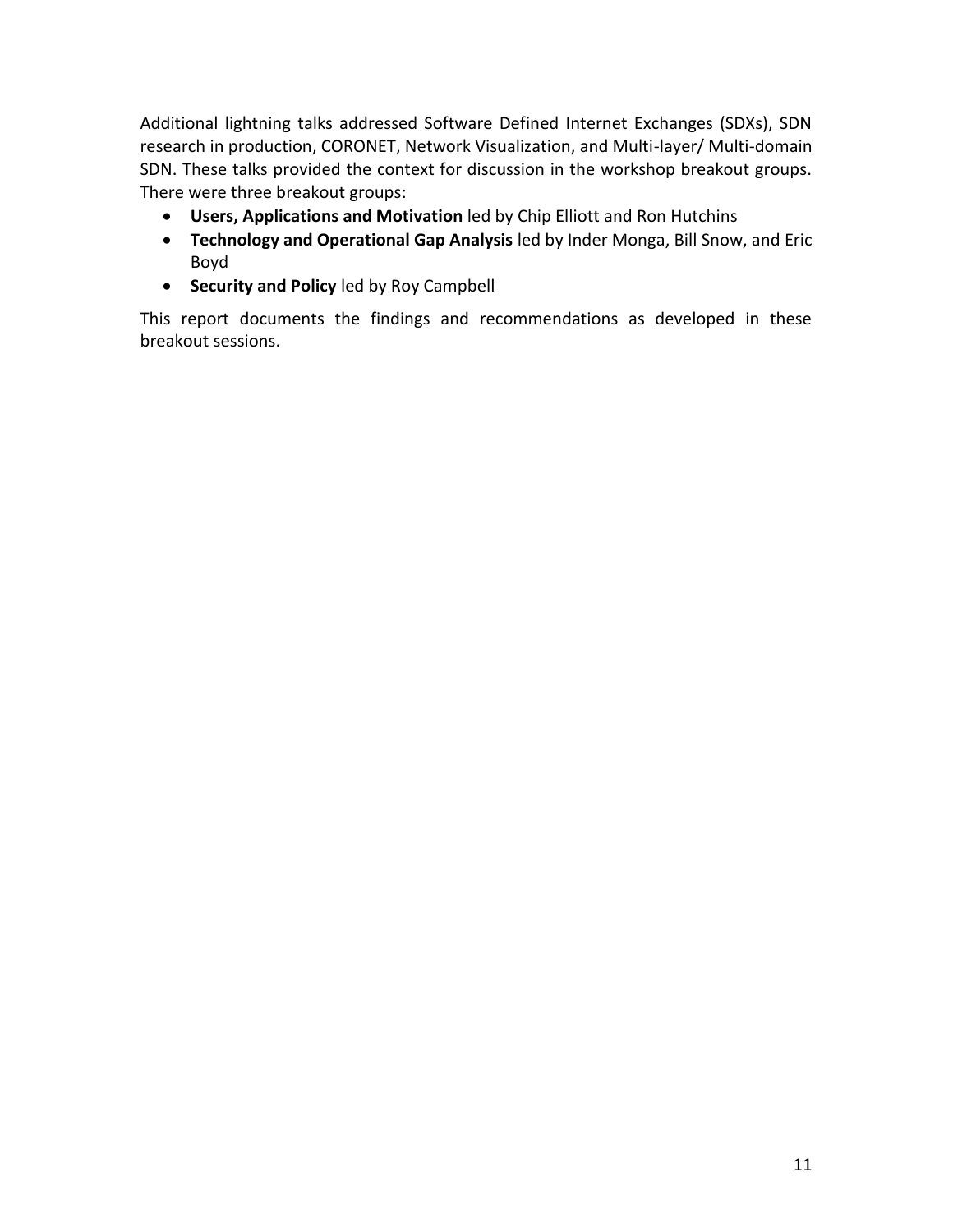## **3 Key Observations and Findings**

The following section summarizes key observations and findings from the discussions within the breakout groups, and common points brought up across multiple breakout sessions.

## *3.1 General Findings*

Out of the workshop sessions, there were many recurring themes, concerns, and ideas surrounding SDN. The main findings are highlighted below.

- 1. The time is right for building prototype, operational, multi-domain softwaredefined networks.
- 2. SDN should be thought of as encompassing the entire distributed infrastructure needed for science—i.e., a close integration of resources including compute, storage, and networks, building-in appropriate middleware, and security with energy efficiency efficiency considerations.
- 3. With SDN, we can now envision (and in practical terms, create) scientific "instruments on-demand" or application-specific "infrastructure on demand" on a multi-domain or worldwide scale.
- 4. Despite its clear potential for high payoff, the requisite SDN technology is still immature, with key aspects still in the research phase. Multi-domain/multi-layer software-defined networks do not yet exist and it will likely take several rounds of design and experimentation before we have systems that work well in practical, operational terms.
- 5. Because the operational implications of multi-domain/multi-layer SDNs are not yet clear, network engineers and operators will need to gain experience from running prototype multi-domain SDNs before they have sufficient knowledge and experience to reliably operate production multi-domain SDNs.
- 6. Also because the security implications of multi-domain/multi-layer SDNs are not yet understood, significant research efforts will be required to gain this knowledge. These security research areas will benefit from interactions with prototype multi-domain/multi-layer SDNs that will serve to motivate and focus the research.
- 7. Vigorous efforts will be needed to establish and grow the human community needed to successfully achieve multi-domain/multi-layer SDNs, including but not limited to: active creation and sustainment of such a community, technical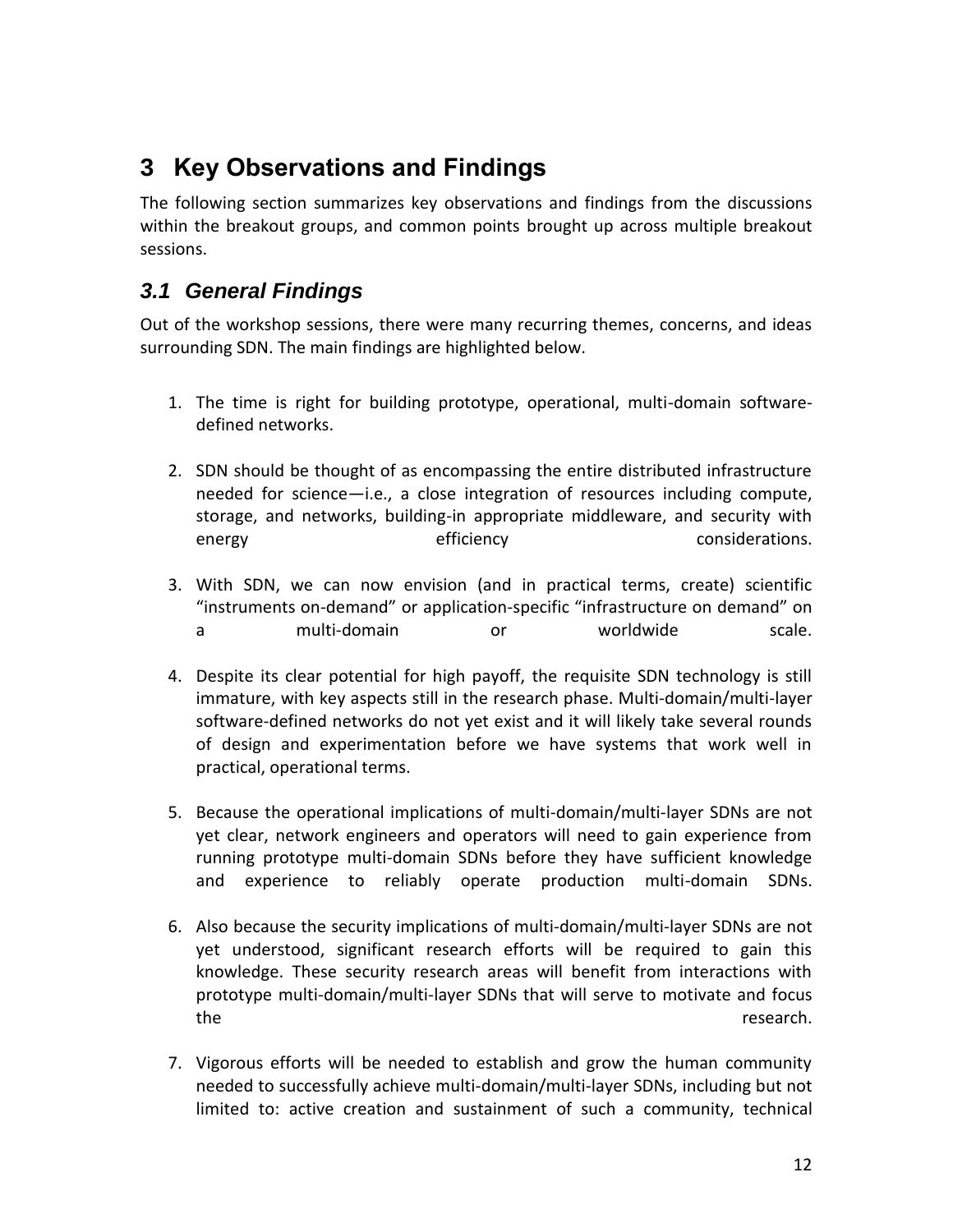training for infrastructure engineers, college and university education, and strong industry-academic collaboration.

### *3.2 Users and Applications – Findings*

The findings in this section arose from the Users, Applications, and Motivation break-out session. Please see Section [5.1](#page-22-0) for a narrative description of the UAM break-out session.

- 1. To create new instruments and infrastructures enabled by SDNs, innovators of the future will build on the following foundations: (i) state-of-the-art, evolvable engineering systems and their tool chains, (ii) organizational cultures that understand and enable this new world, (iii) the people and processes that will create this new paradigm, and (iv) deeply multi-disciplinary approaches.
- 2. Productivity in such an environment will require the development of tool chains, middleware, and intermediate platforms that will support efficient application and instrument development and deployment. These software components will also help to build-in appropriate notions of security, servicetailoring, and energy efficiency.
- 3. Research and discovery enabled by such new infrastructure will include many types of networking/distributed systems research (e.g. virtualization, global orchestration, high availability, optimizations, machine learning and reasoning, customized services and networks, etc.), domain research (creating "world instruments" on demand in a range of domains, global resource optimization, etc.), and promising new areas of cross-cutting research (such as the interactions of SDN and wireless technology, policy, economics, etc.).
- 4. Applications enabled by such new infrastructure will include applications in healthcare, education, transportation, public safety, and advanced manufacturing enabled by deterministic quality of service. Parameters of interest to the application will include latency, jitter, flow rate, redundancy, reliability, security, cost, and availability of in-network computing and storage services.
- 5. Longer term, the group envisions "app stores" that include SDN-enabled software, which would open up the network infrastructure market to many actors, as has already occurred with smart phones. Such app stores could have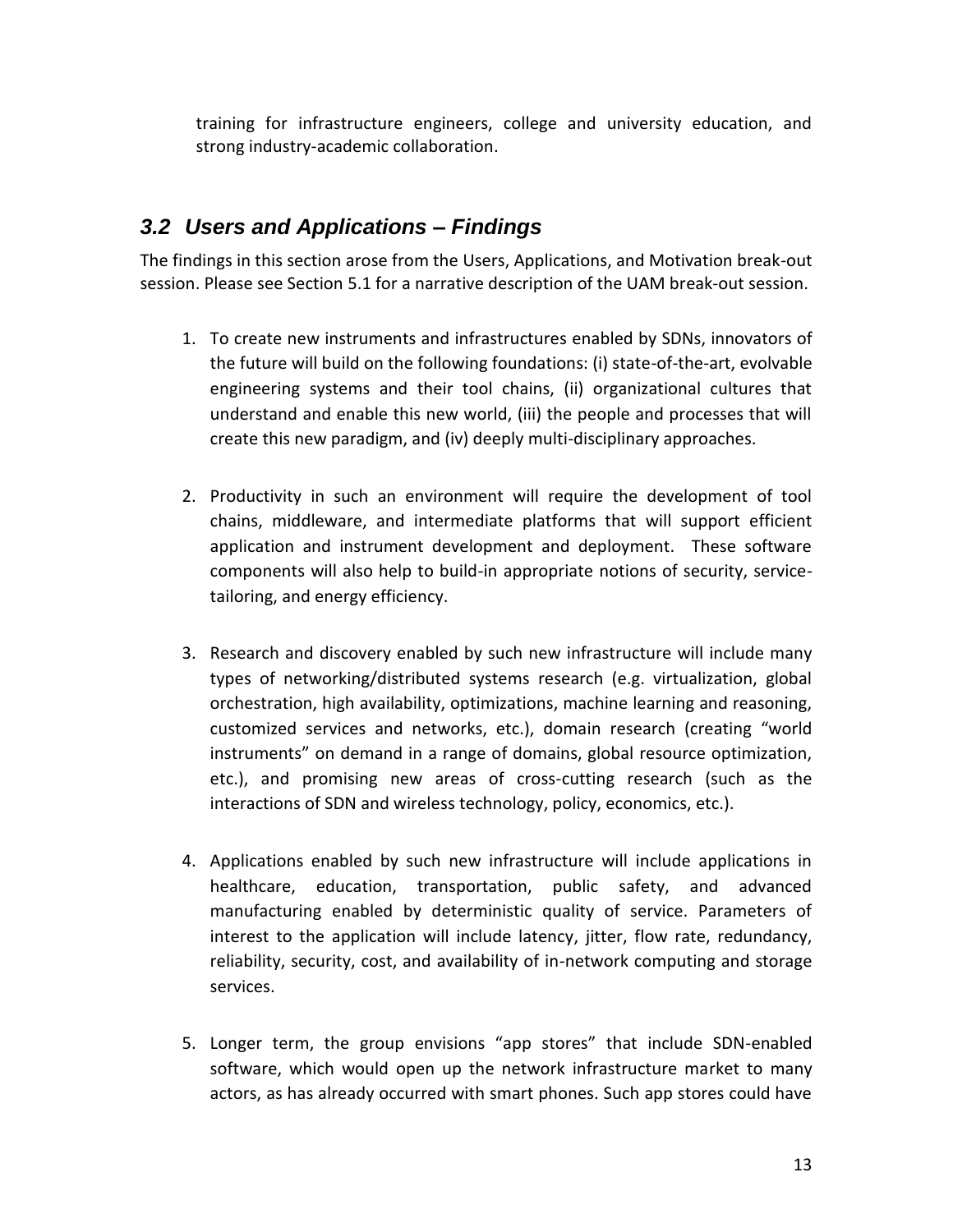profound technological and economic implications, and form a fruitful area for research and experimentation, as well as economic development.

## *3.3 Technology and Operational Deployment – Findings*

The findings in this section arose from the Technology and Operational Deployment (TOD) break-out session. Please see Section [5.2](#page-25-0) for a narrative description of the TOD break-out session.

6. The models for interactions between applications and the network, including trust and security, need to be explored in order to increase the value of programmability and the creation of SDN-aware applications. A definition of the ecosystem for applications that includes the interaction between storage, compute, and network needs to be addressed.

Capable, experimental platforms are needed that could be based on open source hardware and software to enable network operations and application engineers to experiment with the various SDN concepts so they can learn and adopt the new paradigm of programmability.

- 7. Design patterns and best practices for building SDNs have not been established because operational experience with these networks is lacking. The community should build interoperable solutions using existing standards to gain experience for establishing such rules of thumb for networking with this new paradigm.
- 8. Deployment of a secure and stable control plane is a critical concern in the deployment of an SDN network. Clear understanding and best practices for deploying and managing that control plane needs to exist in the community to facilitate **adoption** and **number** of SDN.
- 9. There is a large gap in the tools and understanding of how SDN/OpenFlow networks can be managed from a network operator perspective. Investigation into and investment in network monitoring, management and analysis tools is needed in order to increase the ease of deploying SDN networks.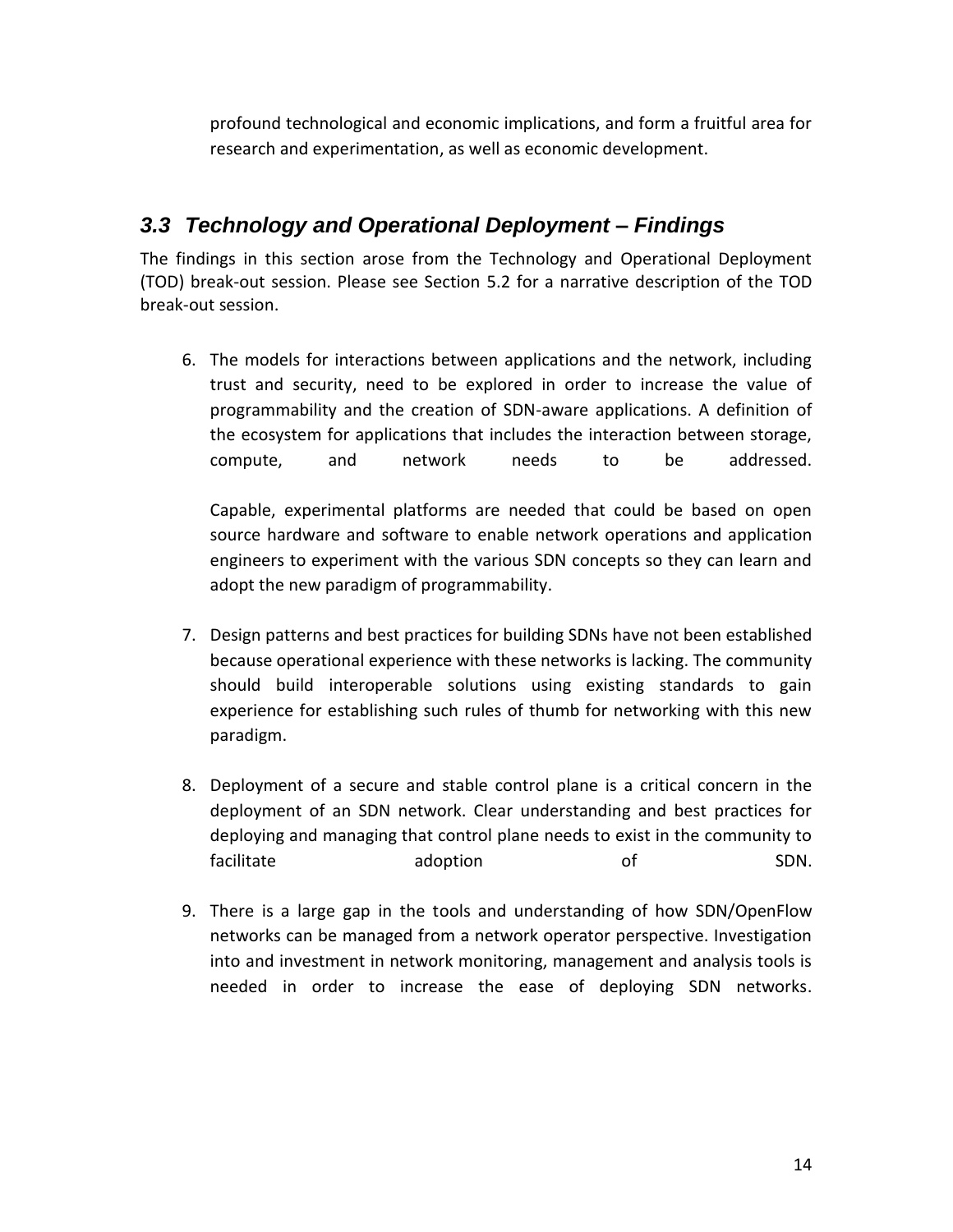- 10. Even though the concept of SDN controllers<sup>2</sup> for a Network Operating System has been established, the lack of standard APIs and a set of accepted functionality associated with a controller make the adoption of SDN harder because of the differentiation between various closed or open source controllers. The adoption of standard abstractions will encourage and sustain innovation both in the design and implementation of SDN controllers and within the network application domains as well.
- 11. Ultimately, a well understood migration path from the existing network models to SDN/OpenFlow-based networks is needed.
- 12. The current programmability of APIs is insufficiently abstracted to allow applications to interact effectively with the network—more effort needs to be put into building the right abstractions including monitoring and control to not only enable application programmability but also to allow network operators/engineers to manage that interaction.
- 13. Flexible description of application profiles is needed to handle the different kinds of applications since commercial application characteristics may vary significantly. Not all applications need to be network-aware or be able to program the network. These profiles need to be developed jointly by application and network engineers, and can be application specific.
- 14. By managing the underlying network, the physical network with multiple layers (like optical and Ethernet) across different physical media needs to be exposed to the higher logical layers that enable applications to build flexible overlay networks over the current physical infrastructure.

### *3.4 Security – Findings*

 $\overline{a}$ 

The findings in this section arose from the Security break-out session. Please see Section 6.3 for a narrative description of the Security break-out session.

The architecture of a Software-Defined Network introduces both significant benefits and significant concerns for security. In addition, rapid pace of academic research,

 $^2$  The term 'SDN Controller' is used in the document with a broad definition of set of software entities controlling the network. Other network functional entities, like Resource Brokers, could also be considered controllers or part of the control hierarchy in this context.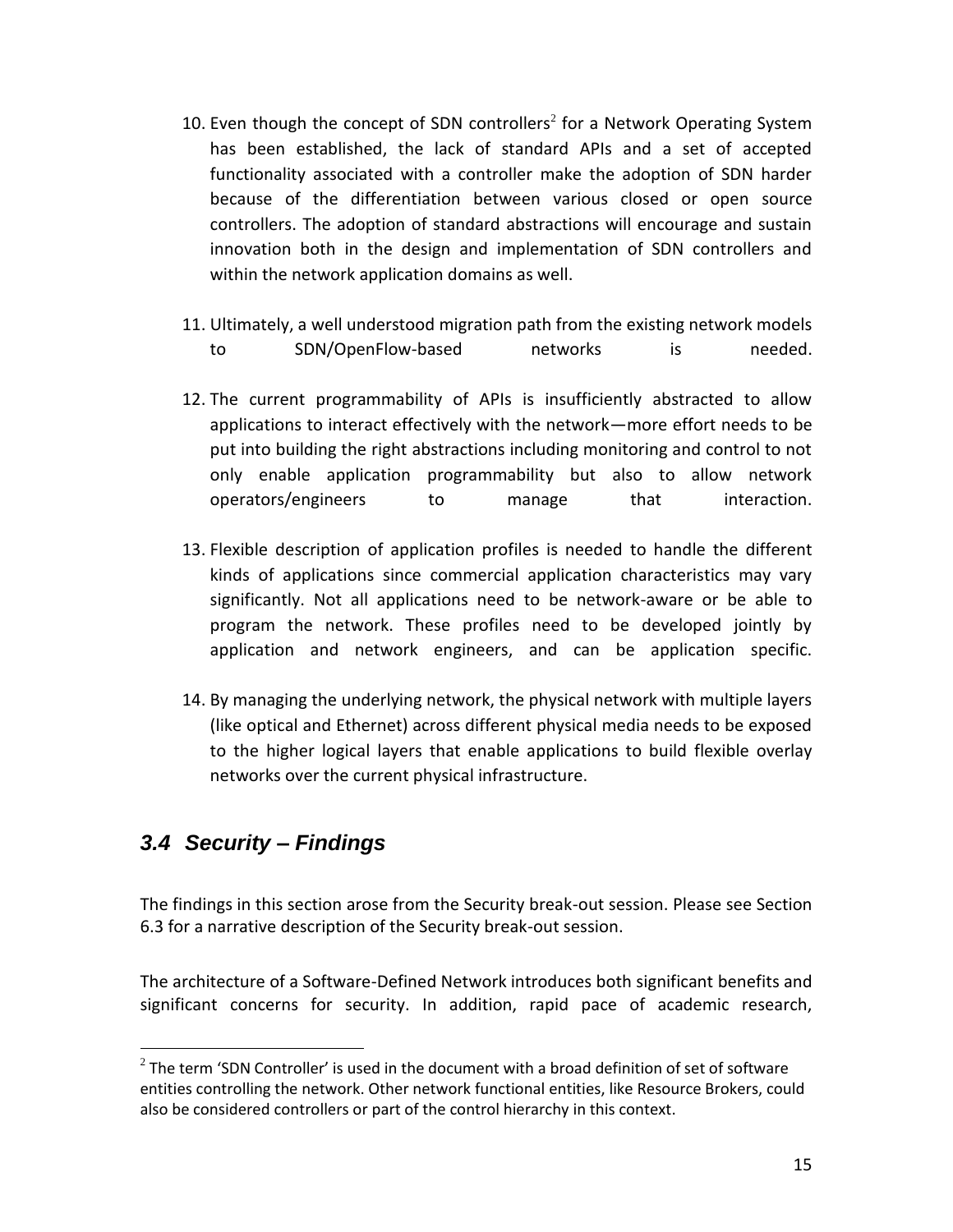innovation, and open-source software development are introducing new approaches that require a matched pace of architectural understanding and review from a security perspective. The security implications of SDNs are poorly understood at present, and many important security questions arise even within the context of a single SDN - for instance, how can we assume the connections are free from tampering? In addition, in an SDN, we also have to consider the relationship between switches and the controller: How is trust established as the network, or parts of the network, are (re)booted. How should a switch trust all commands it receives from a controller? How should the controller trust information from the switches? How can a controller protect against impersonation of one switch by another or by a non-switch entity as a switch? How do controllers and switches need to authenticate and authorize one another?

- 15. Multi-domain SDN infrastructure must deal with the real-world complexities presented when a network comprises of distinct autonomous domains. From a security perspective, the key properties of such a system include: (a) the presence of a large number of distinct autonomous domains, and (b) an explicit lack of trust between all, "the entirety", of the autonomous domains.
- 16. Research should help define explicit mechanisms and interfaces by which application-level protocols and services may expose information about principals, suitable for authentication, authorization and policy enforcement without compromising the overall security of the network.
- 17. Because SDN controllers are highly likely to run not just one monolithic program but a collection of "apps" representing differing functionality, research is needed into the forms of SDN modularity that will enable us to safely compose these applications in predictable ways.
- 18. SDN security architecture and mechanisms must be designed for (eventual) scalability.
- 19. SDN security policies must support pairwise and explicit negotiation of security services – information visibility, mutual (pairwise) policy enforcement, while enabling and supporting security services for end-users that span the entire SDN infrastructure ("SDN-wide security objectives"). This is in direct opposition to a simpler model, in which all autonomous domains, each running a single local SDN in an inter-domain SDN eco-system, sign-up and agree to a common, universal set of security policies and mechanisms.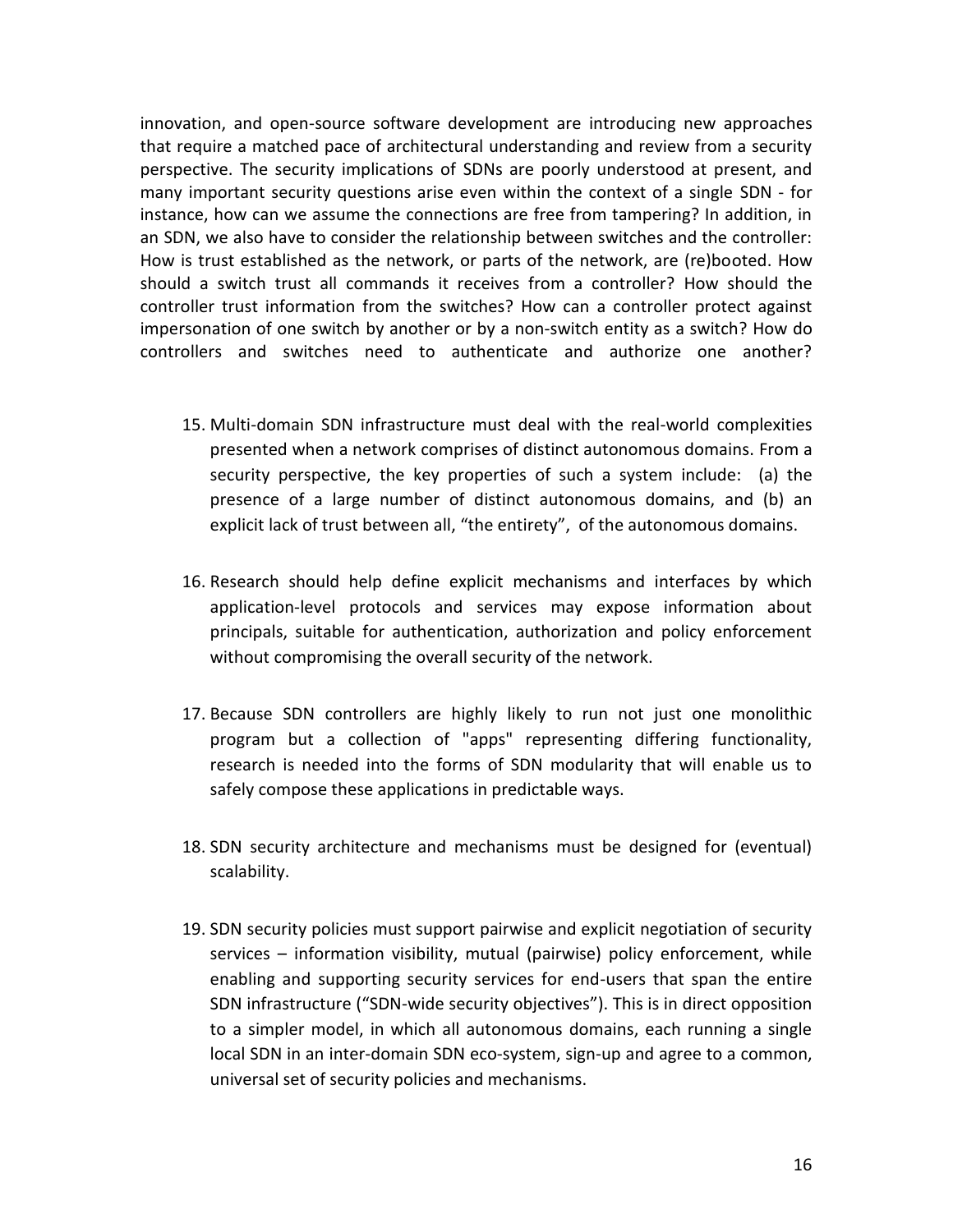20. Allowing SDN-enabled security provisions to exploit the new abstractions and programmability of the networks introduces the possibilities for research to use these technologies in security policies and security applications. Such research might examine secure updates for applications, flexible intrusion detection, and flexible reaction and provisioning.

## **4 Recommendations**

The following section captures the actionable recommendations in order to implement the goals of the workshop

1. **The United States Government (USG) agencies should sponsor efforts to research, design, stand up, and operate generic multi-domain SDNs as soon as possible**, where SDN is understood as encompassing the entire distributed infrastructure needed for next-generation commercial and/or scientific applications – i.e., closely integrated resources: compute, storage, and networks taking performance, reliability, security and energy economy into account.

Creation of multiple SDNs connected with each other is needed to facilitate an environment where new approaches towards operational and management tools can be experimentally deployed, vetted and improved. This infrastructure and community engagement will be critical in moving this new technology from research into wider production. The SDN ecosystem (SDN-based Internet or S-Net) will need close ties to the commercial sector, and active participation from researchers, applications/instrument engineers, and network, and software engineers so the participants would not only learn quickly from that experience but also have the ability to innovate and implement the operational insights.

- 2. **The focus of initial SDN deployments should include Software-Defined Exchanges (SDXs)** to enable interoperability and use of these new approaches with the current Internet applications. Needs include:
	- a) A small number (e.g. 3-5) of open Software Defined Exchanges (SDXs) within the United States to (a) interconnect peer SDNs, and (b) connect customers to these inter-connected SDNs. These SDXs should be codesigned in close collaboration with U.S. industry.
	- b) Multiple parallel efforts to create, debug, and publish open source software that will make it easy to stand up end-to-end services between SDN islands, and to integrate this software with SDN networks, SDXs, and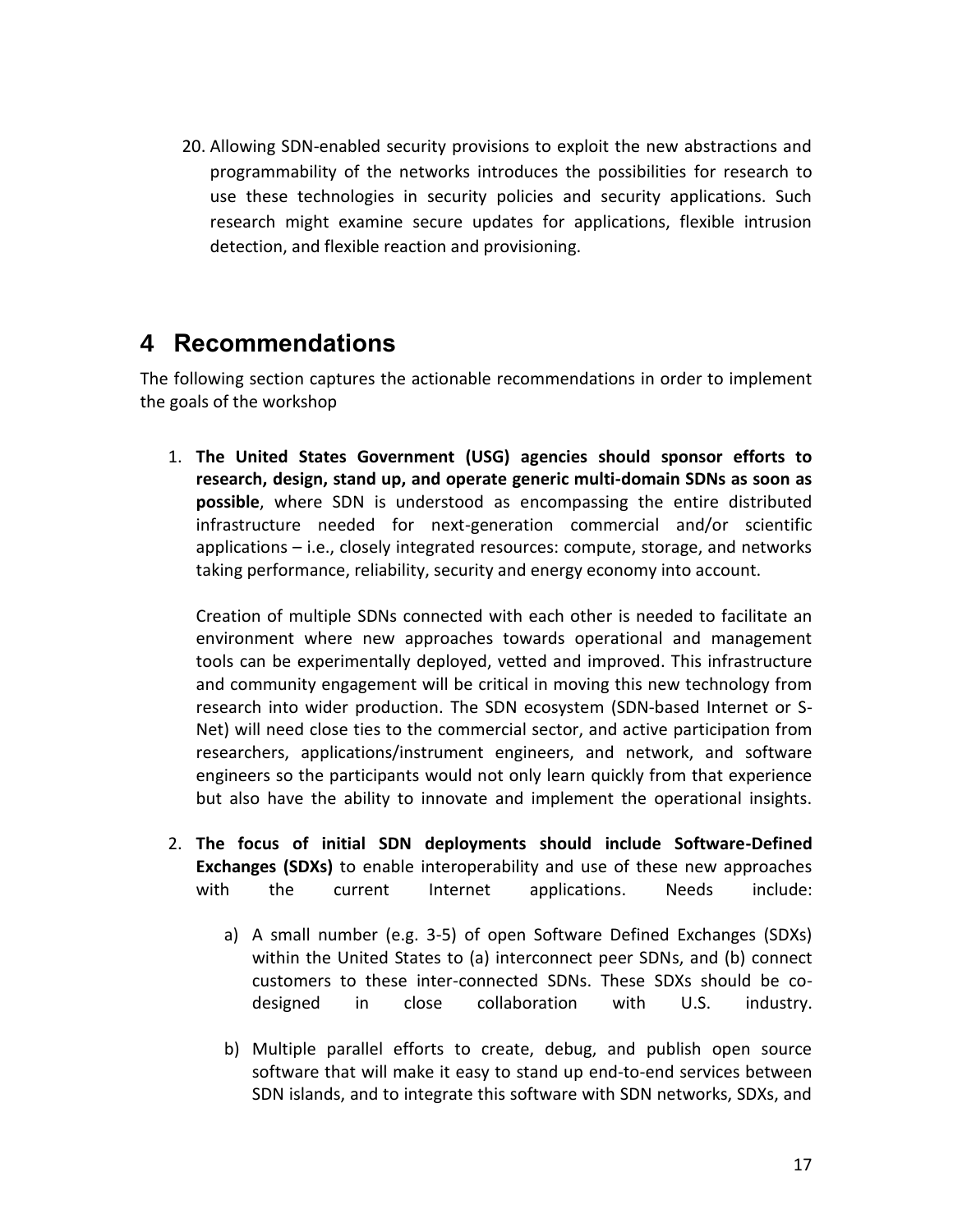next-generation instruments and applications. A key goal should be to create state-of-the-art, evolvable engineering systems and their tool chains, as well as the environment in which these tools are used and evolved.

- c) An explicit effort to coordinate these activities and to establish and grow the human community needed to successfully achieve multi-domain SDNs, including, but not limited to: active creation and sustainment of such a community, technical training for infrastructure engineers, college/university education, and strong industry-academic collaboration. This applies equally to the SDX sites, the tool-chain (see Section 6.1 for a description of the tool chain), middleware, and platform communities, and the scientific instrument and next-generation applications communities.
- d) Initial trials that begin as soon as possible, and include the existing SDN exchanges within the U.S., R&E networks like ESnet and Internet2, and those regional R&E networks and campuses that are prepared to participate. Multi-domain/multi-layer concepts and potential applications should be demonstrated via early prototypes, as soon as possible, to give practical insights into what will be needed, and to help give the networking/applications communities a concrete sense of what is being planned

For the first few years, these coordinated efforts should be focused on defining the architectures/implementations that will support operational multi-domain SDNs; experimenting with these designs and iterating as necessary; encouraging the development and deployment of next-generation instruments and applications made possible by this infrastructure; growing the community of multi-SDN engineers, researchers, and students; and preparing for transition to an operational phase. To encourage rapid progress in creating an active, open community:

- **These efforts should actively engage key scientific instruments and next**generation applications as design and prototyping partners to ensure that the SDX design properly supports advanced instruments and applications. Each of the following areas should be represented by at least one such instrument/application: scientific instruments on demand, infrastructure on demand (e.g. near-term weather prediction), applications that provide bandwidth reservations and path optimization, and US Ignite applications.
- In general, these SDXs should be operated by organizations that are distinct from the SDN network operators, to ensure maximal interoperable technical development and growth in the existing and future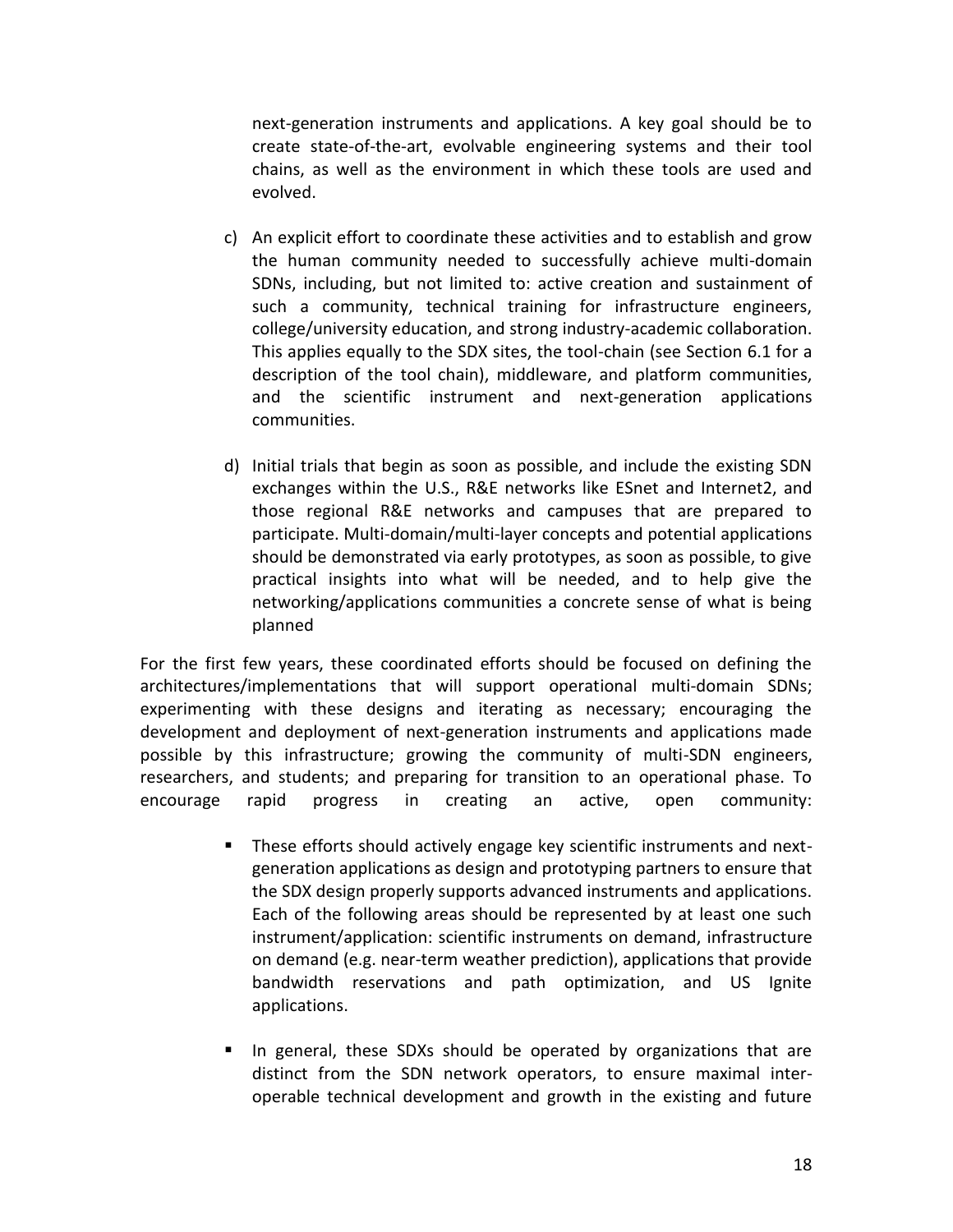SDN communities. However, regional networks may operate some SDXs.

- These SDXs should be co-designed with U.S. industry. Since companies may act competitively in this technology space, one approach would be to enlist one U.S. company or a small complementary set of companies per SDX, which would allow a number of competing ideas/designs to be tried in parallel on the multiple SDX prototypes.
- The first SDXs should include exchanges that can readily connect as peers (a) U.S.G SDN networks, (b) international SDN networks, and (c) existing R&E and US Ignite networks with SDN capability.
- It is desirable that international SDXs be included in the planning from the start, as this will give key insights into both the potential of, and technical and non-technical issues concerning, global-scale multi-domain SDNs.
- 3. Since **cyber-security is of the highest importance for deployed, multidomain/multi-layer SDNs**, a vigorous and sustained research program should investigate the security implications of multi-domain/multi-layer SDNs. This research will benefit from close interactions of security researchers with the engineers and operators of the deployed multi-domain/multi-layer SDN prototypes, and with engineers of the applications /instruments that are supported by the multi-domain/multi-layer SDN.
- 4. **Enable the integration of the network with the other elements of the softwaredefined infrastructure, namely, compute, storage and sensors**. In an environment where networks are responsive to application needs through their programmability, effort should be taken to open the network "black box" i.e., to expose and integrate the informational and programmable elements into the larger infrastructure ecosystem enabling easy orchestration of resources by applications.
- 5. **Invest in tools and procedures for managing operational SDN networks** was a strong recommendation. This lack of functionality is typical of new technologies and it was felt that the only way to bridge the gap was to invest in building community best practices, knowledge and investing in tools that would enable viable operational models for accelerating deployment of this technology.
- 6. **Coordinate an effort for capturing and sharing gained practical knowledge to educate the community** in building and operating SDN networks as an important element for providing longer-term impacts. These educational efforts should be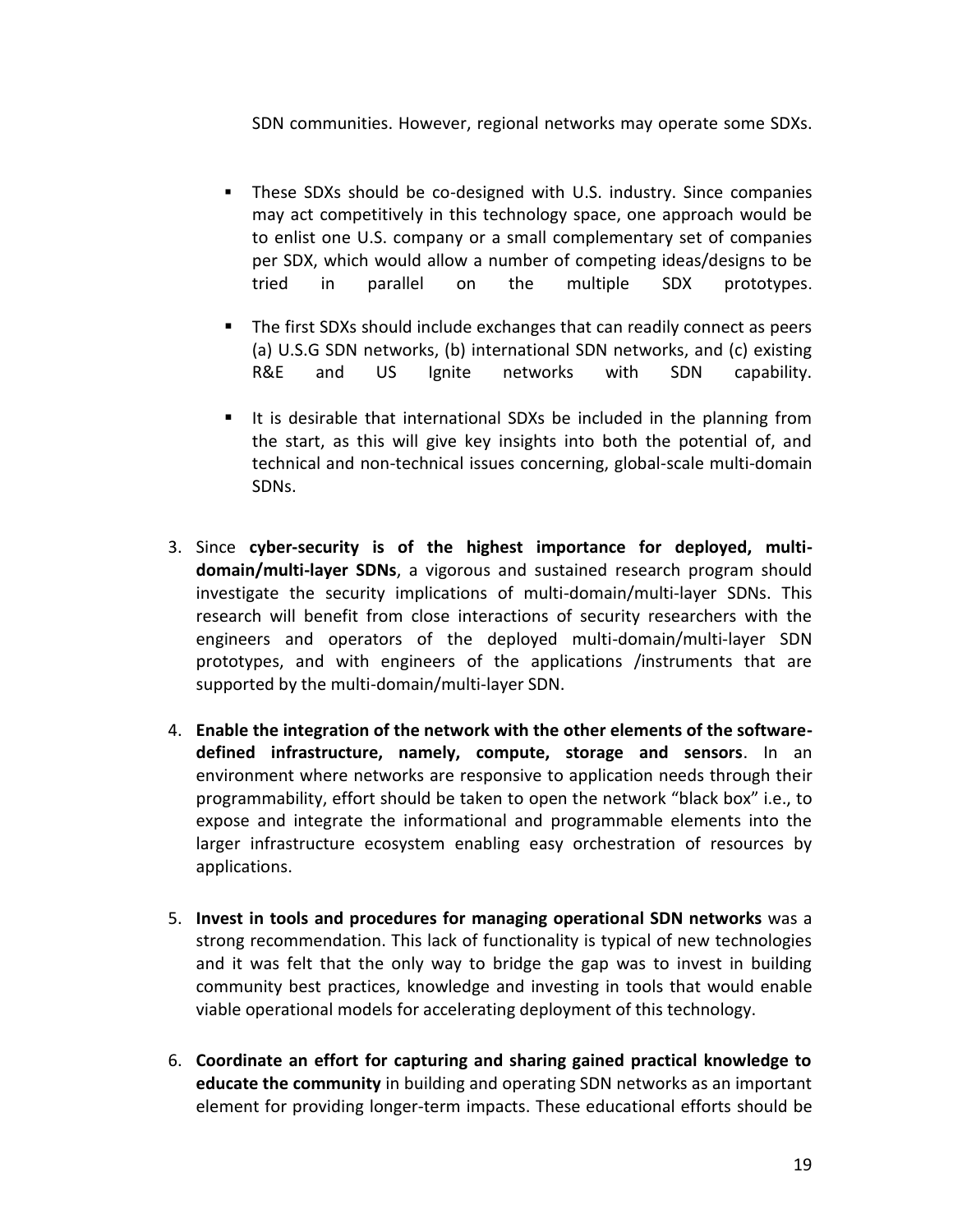less oriented towards the technology and research understanding of SDN and more oriented towards disseminating the community best practices and knowledge gained from operating the prototype infrastructure.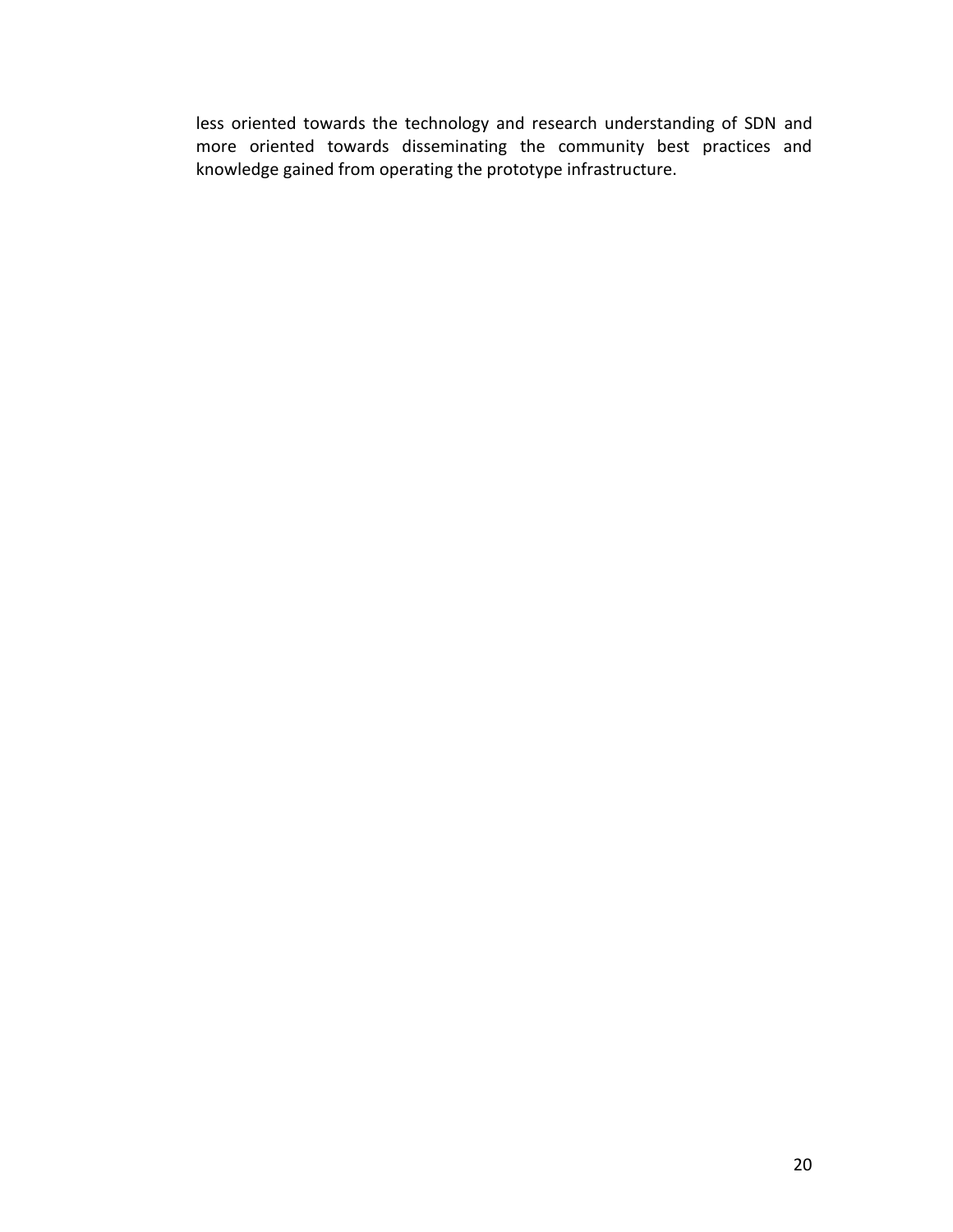## **5 Perspectives from the review**

The following section describes in detail some of the discussions within the workshop's breakout sessions.

## <span id="page-22-0"></span>*5.1 Users and Applications*

The Users, Applications, and Motivation (UAM) breakout session consisted of 20+ individuals representing a range of research domains, testbeds, network operators, applications, and equipment manufacturers. All had considerable practical familiarity with SDN. In the end, the group came to fairly widespread consensus on the topics presented below.

#### **Where are we today?**

There is tremendous industry activity in the SDN space, ranging from standards organizations to SDN/OpenFlow, OpenStack and other similar efforts in data centers and wide-area networks to Network Functions Virtualization in telecom service providers. However, most current SDN work is inwardly focused to help network providers/operators. Furthermore, it currently exists in stand-alone "islands" that cannot yet be interconnected to support multi-domain applications. That said, we are now starting to see interesting new trends towards SDXs where new technology at a single SDX can yield benefits for 10s or 100s of connecting networks. Early versions of SDXs are now being instantiated in Atlanta (SOX), Berkeley (ESnet), Chicago (Starlight), and New Zealand (REANNZ).

From an application viewpoint, the term "SDN" should be thought of as encompassing the entire distributed infrastructure needed for a scientific instrument / application – i.e., a close integration of resources: compute, storage, and networks, building-in appropriate middleware, security, and energy-efficiency considerations. Using such SDN technology, we can now envision (and in practical terms, create) scientific "instruments on demand" or application-specific "infrastructure on demand" across multiple networks (multi-domain), on a worldwide scale.

Given this broader SDN perspective, a variety of existing applications are ready to take advantage of SDN capabilities once they can be offered "end to end" across multiple SDN islands. Such applications range from bandwidth calendaring, scheduled data transfer, and advanced forms of network function virtualization, to CASA weather radar systems (on-demand clouds) and global resource optimization (e.g. Belle II collaboration).

#### **Where could we be soon?**

In the network-operator context, we can think about new SDN-enabled services, such as application-specific peering (e.g. for video), redirection to middle boxes, traffic offloading, and prevention of free riders. These new services are likely to reduce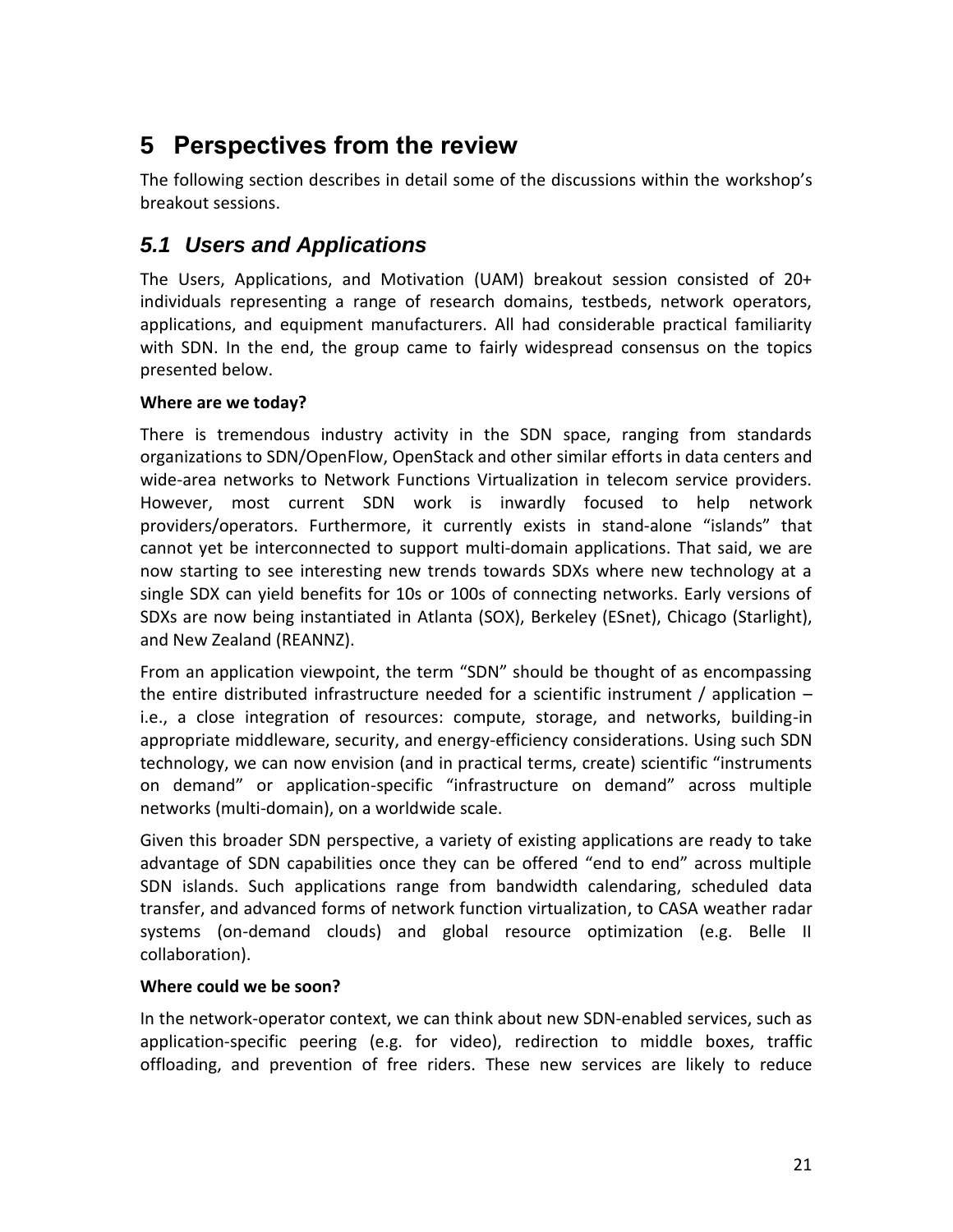expenses and improve efficiency for network operators, but by themselves will offer few if any new benefits to the applications riding atop such infrastructure.

From the perspective of scientific instruments or applications, however, we can begin to create quite interesting new kinds of applications/instruments once SDN capabilities are fully embraced, such as migration of virtual machines towards data, ephemeral scientific instruments, new approaches towards building highly resilient systems from cheap equipment, on-demand and highly responsive cyber-infrastructure, and so forth. The combination of SDN and wireless looks as if it could be particularly fruitful for applications, as it could enable such new fields as on-demand sensor networks.

Applications enabled by such new SDN infrastructure will include applications in healthcare, education, transportation, public safety, and advanced manufacturing enabled by deterministic quality of service. Parameters of interest to the application will include requirements for latency, jitter, flow rate, redundancy, reliability, security, cost, and availability of in-network computing and storage services. Research and discovery enabled by multi-domain SDNs will include many types of networking/distributed systems research (e.g. virtualization, global orchestration, high availability, optimizations, machine learning and reasoning, customized services and networks, etc.), domain research (creating "world instruments" on demand in a range of domains, global resource optimization, etc.), and promising new areas of cross-cutting research (such as the interactions of SDN and wireless technology, policy, economics, etc.).

Longer term, once we have semantic descriptions of applications/instruments and available SDN infrastructure, we can begin to perform machine reasoning and machine learning to create and continuously optimize new instruments and applications. Although this is still within the realm of research, its practical benefits would be very high, as it would permit automated creation of scientific instruments and highly individualized applications.

#### **What additional tools and capabilities are needed?**

Although we are already in a position to begin prototyping applications that take advantage of SDNs, many additional tools and capabilities need to be created, including:

- Techniques for setting up slices across multiple SDN domains
- Robust isolation of flows (performance, security) with guarantees and enforcement
- Safe forms of delegation
- Example "Hello world" applications that can be adapted as needed, with a range of default "zero knob" starter applications for various fields
- Tailored visibility of applications into cross-domain infrastructure, e.g., for debugging and performance improvements
- Easy-to-understand dashboards
- End-to-end debugging tools
- Simple core design/reference platforms with widely accepted APIs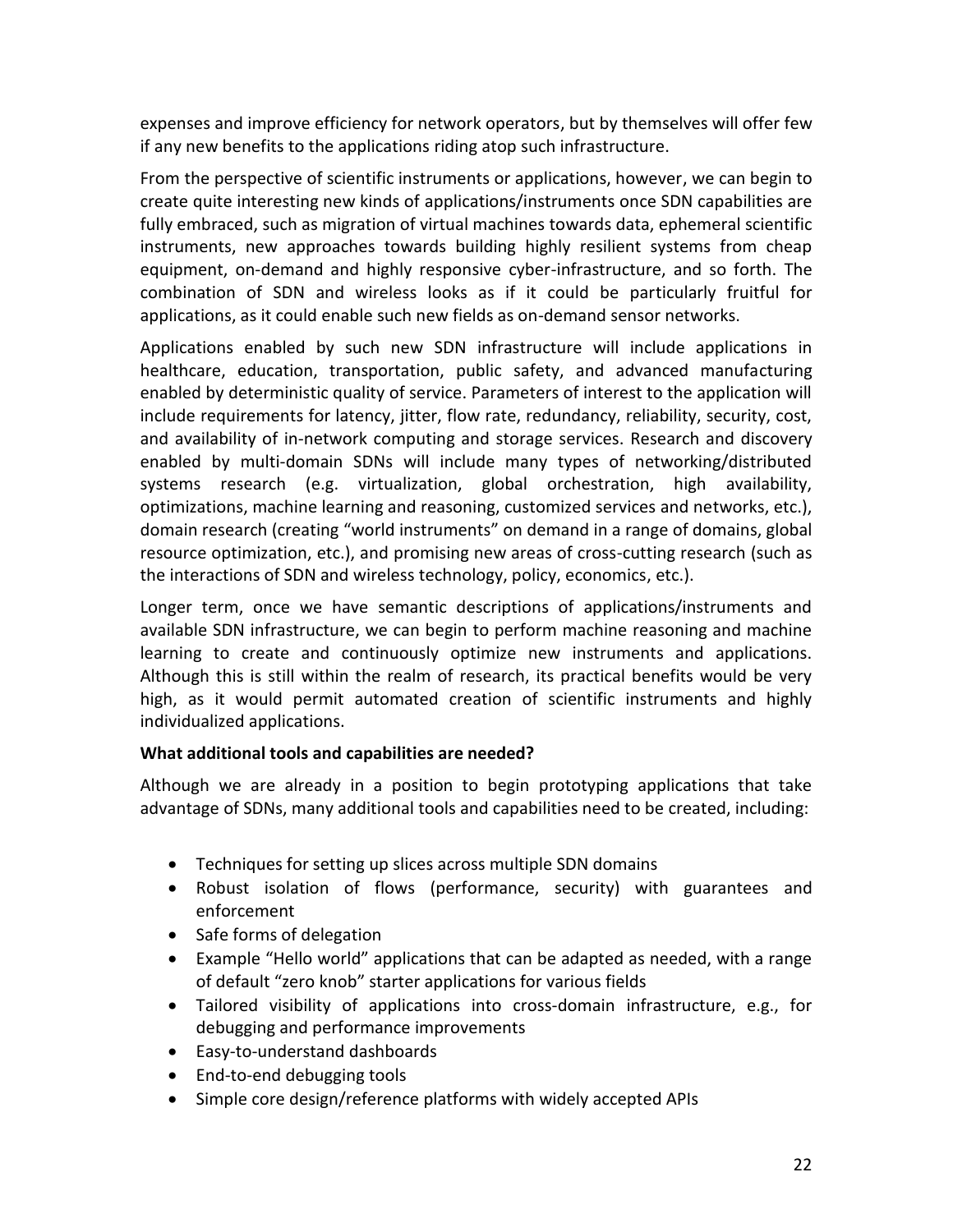- DevOps tools
- High-level languages for SDN description and manipulation
- Tools for manipulating semantic SDN descriptions with multiple levels of abstraction

Productivity in such an environment will require the development of tool chains, middleware, appropriate abstractions, and intermediate platforms that will support efficient application and instrument development and deployment. These software components will also help to build-in appropriate notions of security, service-tailoring, and energy efficiency.

Tools and tool chains for users (broadly defined) will be extremely important. We envision that some of these users will be actively engaged in creating and maintaining the requisite tool chains, most of which will probably be open source. Other users will simply use the tools. Key parts of the tool chain ecosystem will include:

- Basic debugging tools need decomposition of responsibilities
- Embedded instrumentation
- Zero-knob slice instantiation
- Fault/delay injection
- Flow visualization
- Contention management
- Virtual perfSonar
- Slice management
- Open source whenever possible
- Strong O&M tools
- DevOps tools for all
- Transition tools

Longer term we envision SDN app. stores which will contain a very large number of third-party applications that can be easily instantiated by end users within the multidomain SDN infrastructure. Although this is a fairly distant goal, it is worth working towards, given the major effects that app. stores have had to date for smart phones.

#### **How do we get there?**

To create new instruments and infrastructures enabled by SDNs, innovators of the future will build on the following foundations: (i) state-of-the-art, evolvable engineering systems and their tool chains, (ii) organizational cultures that understand and enable this new world, (iii) the people and processes that will create this new paradigm, and (iv) deeply multi-disciplinary approaches.

Since SDN technology is still in its infancy, many aspects of how applications and instruments take advantage of SDN are still unclear. The best way to proceed in such a situation is to create a prototype multi-domain SDN infrastructure as soon as possible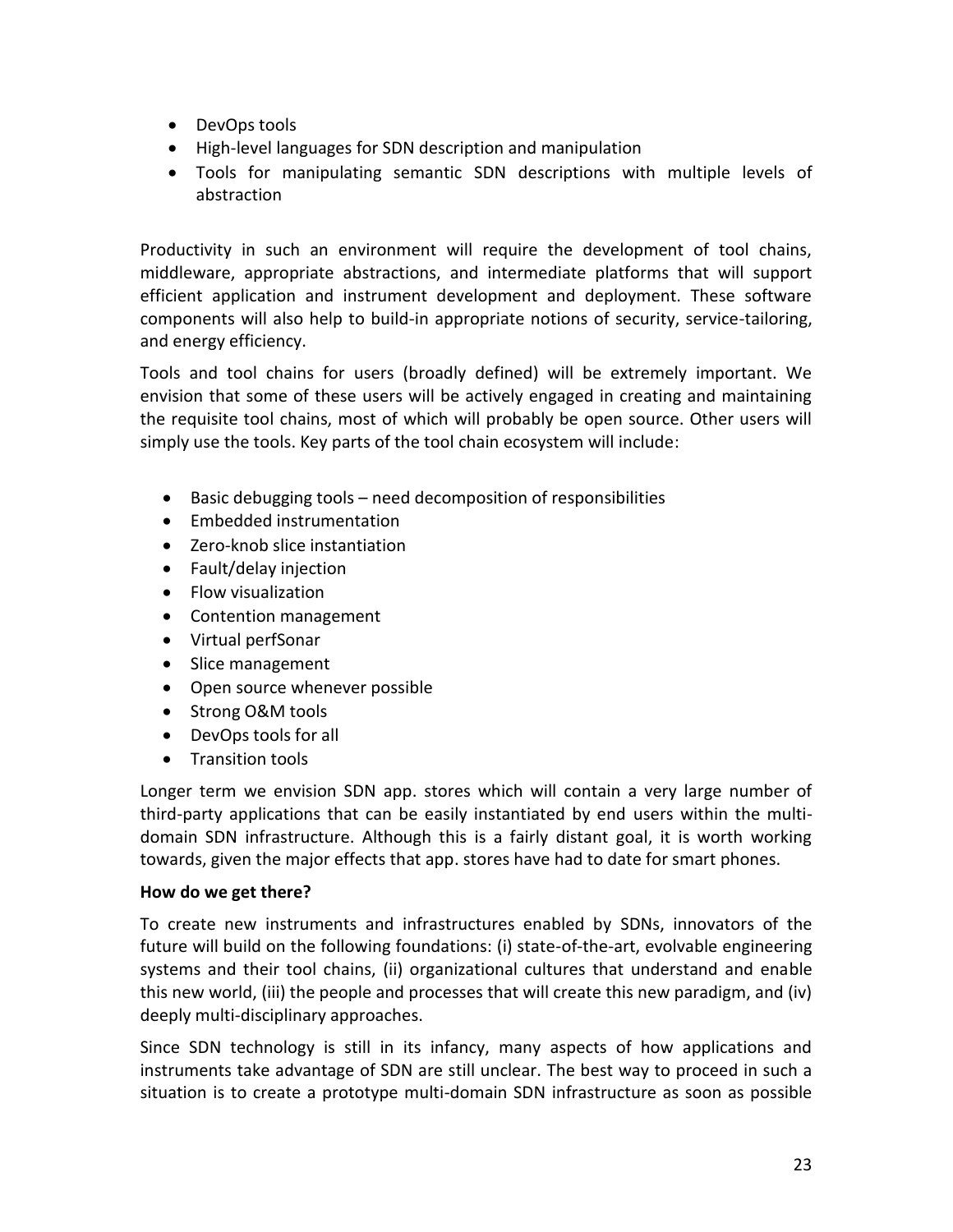and begin experimentation with applications and instruments that take advantage of its capabilities. Along the way, we will start to build the new tool chains needed for such applications. This will require deep, prolonged interaction between the SDN infrastructure community (researchers and engineers) and several "early adopter" application and instrument communities. Very likely our understanding will evolve considerably during this process, and we should plan to revise both infrastructure and applications several times before optimal combinations of tools and capabilities are achieved.

Vigorous efforts will be needed to establish and grow the human community needed to successfully achieve multi-domain/multi-layer SDNs, including but not limited to active creation and sustainment of such a community, technical training for infrastructure engineers, college/university education, and strong industry-academic collaboration.

SDXs will provide an excellent focal point for creating and growing this new community. In our opinion, "private peering" between SDNs will provide few chances for enlarging the community of knowledgeable researchers, engineers, and scientific instrument builders; by contrast, the SDX approach makes it very easy to constantly grow the community by introducing new participants and bringing them up to speed.

## <span id="page-25-0"></span>*5.2 Technology and Operational Deployment*

The Technology and Operational Gaps (TOD) break-out session consisted of 40+ individuals representing a range of research domains, testbeds, network operators, and equipment manufacturers. The group raised the following issues on the topics presented below.

#### **Current SDN Limitations**

Design patterns for building SDNs have not been established because operational experience with these networks is lacking. The community should build interoperable solutions using existing standards and gain experience to establish such rules of networking with this new paradigm.

Even though the concept of SDN controllers and Network Operating Systems has been established, the lack of standard APIs and a set of accepted functionality associated with a controller make differentiation of various closed or open-source controllers and ultimately, adoption of SDN harder.

A well-understood migration path from existing paradigms and networks to SDN/OpenFlow-based networks is needed.

Understanding, representation and discovery of underlying network topology is extremely important to automation and programmability promised by SDN. Lack of standards, tools and understanding within the industry needs to be addressed, and awareness of this issue needs to be raised.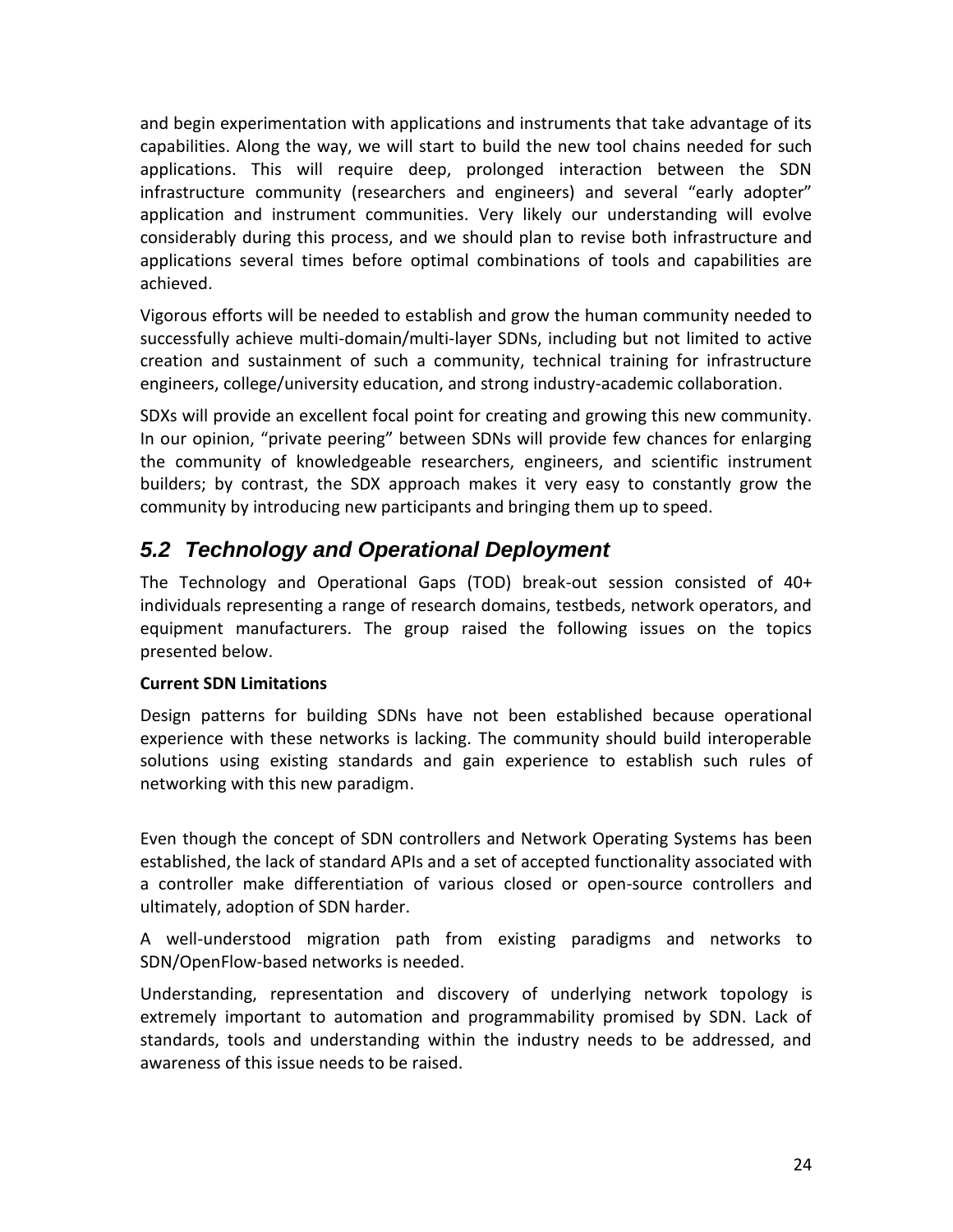#### **Operational Issues**

There is a large gap in tools and understanding on how SDN/OpenFlow networks can be managed from a network operator perspective. Investigation and investment in network monitoring, management and analysis tools is needed in order to improve the ease of deploying SDN networks.

Deployment of a secure and stable control plane is of critical concern in deployment of an SDN network. Clear understanding and best practices for deploying and managing that control plane need to exist in the community to facilitate adoption of SDN.

Building a model for incremental replacement of the legacy network with SDN components is the right approach for production and prototype deployment of SDN. Similarly, small pieces of the network, like the Science DMZ, can be made SDN/OpenFlow compatible while providing an area for development of understanding, tools and network best practices.

There was debate around the importance of legacy Operations, Administration, and Management methods and mechanisms and if these should be supported by the new paradigm.

#### **Moving to Multi-Domain SDNs**

Most software-defined networks today are built under controlled single-user domains. Investment is needed to leverage SDN to build general-purpose IP networks that can interface with standard end-hosts and devices people use across the Internet today.

Multi-domain SDN research is needed and is not currently a priority in the marketplace. SDXs could be an approach to tackle this need.

#### **Enabling Application Use of SDNs**

Network virtualization and management of the underlay network in support of that is a critical area to explore.

The current programmability of APIs is insufficiently abstracted to allow applications to interact effectively with the network. More effort needs to be put into building the right abstractions including for monitoring and control to not only enable application programmability but also to allow network operators/engineers to manage that interaction.

Flexible description of application profiles is needed to handle the different kinds of applications since commercial application characteristics may vary significantly. Not all applications need to be network-aware or be able to program the network. These profiles need to be developed jointly by application and network engineers and can be application-specific.

Managing the underlay network: the physical network with multiple layers (like optical, Ethernet, and wireless) across different physical media needs to be exposed to the higher layers that enable applications to build flexible overlay networks over the current physical infrastructure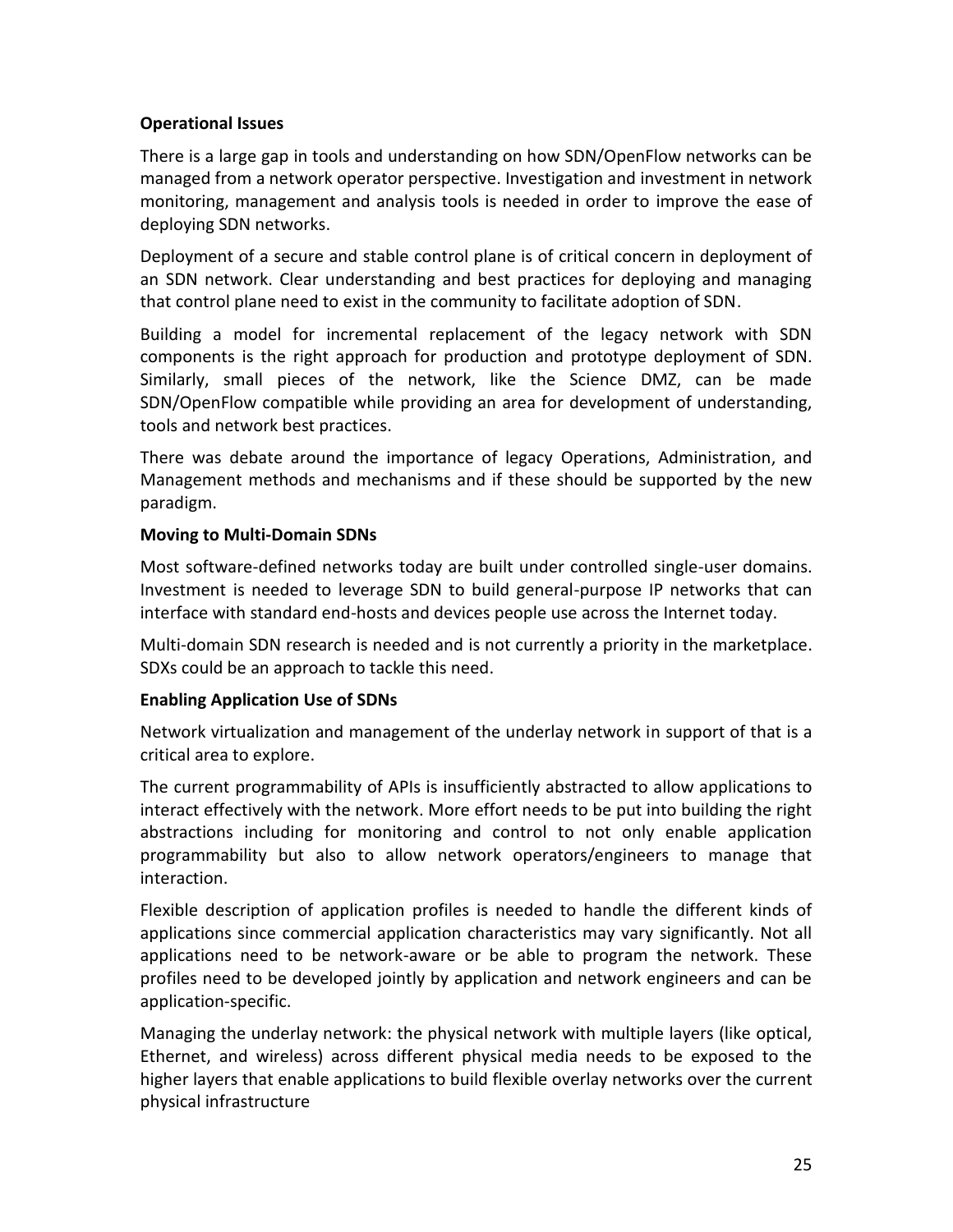The models for interaction of applications and the network, including trust and security, need to be explored in order to increase the value of programmability and creation of SDN-aware applications. Defining an ecosystem for applications, that includes the interaction between storage, compute and network, needs to be addressed.

#### **How do we get there?**

The community representing the applications and networks representative of the Government and R&E community should take an active role in defining requirements of the underlying network operating system layer from their applications perspective. This will help vendors build solutions and APIs that match the requirements.

Creation of multiple SDNs connected with each other, run by operational network engineers and providing an environment where new tools can be deployed, vetted and improved will be critical in moving this new technology from the research stage into wider production. The lack of multiple, open, operational SDNs has limited the growth of practical tools, standards and best practices with an operational feedback loop.

Capable, experimental platforms are needed that could be based on open- hardware and software to enable network operations and application engineers to experiment with the various SDN concepts so they can learn and adopt the new paradigm of programmability.

This ecosystem should have participation and representation from network, and software engineers so the participants can build something and learn quickly from that experience.

## *5.3 Security*

SDN (Inter-domain SDN) is vulnerable to global or large-scale attacks on its control plane. The Internet, through its decentralized architecture, mostly limits the success of attacks to a local or smaller scale. In-scope for SDN security research investigation are the architectural features for the self-limiting of global attacks, or providing resilience against these attacks. Inherent in this line of reasoning is the assumption that some attacks will succeed locally, whether due to insider threat or vulnerabilities in specific implementations of SDN elements such as switches or controllers.

#### **Security of a Single SDN**

Here we focus on security issues of a single-domain SDN: a network or collection of networks that all trust a common security token associated with a single administration for authentication, authorization and session management. In the simplest singledomain SDN, a uniform security policy and enforcement mechanism constrains access, external use, and adversaries attacking all network devices and controllers that are part of the SDN.

Trust models provide the security behavior or expectations of the information flows, the network and of each of the participating elements: the switches, the controller, and the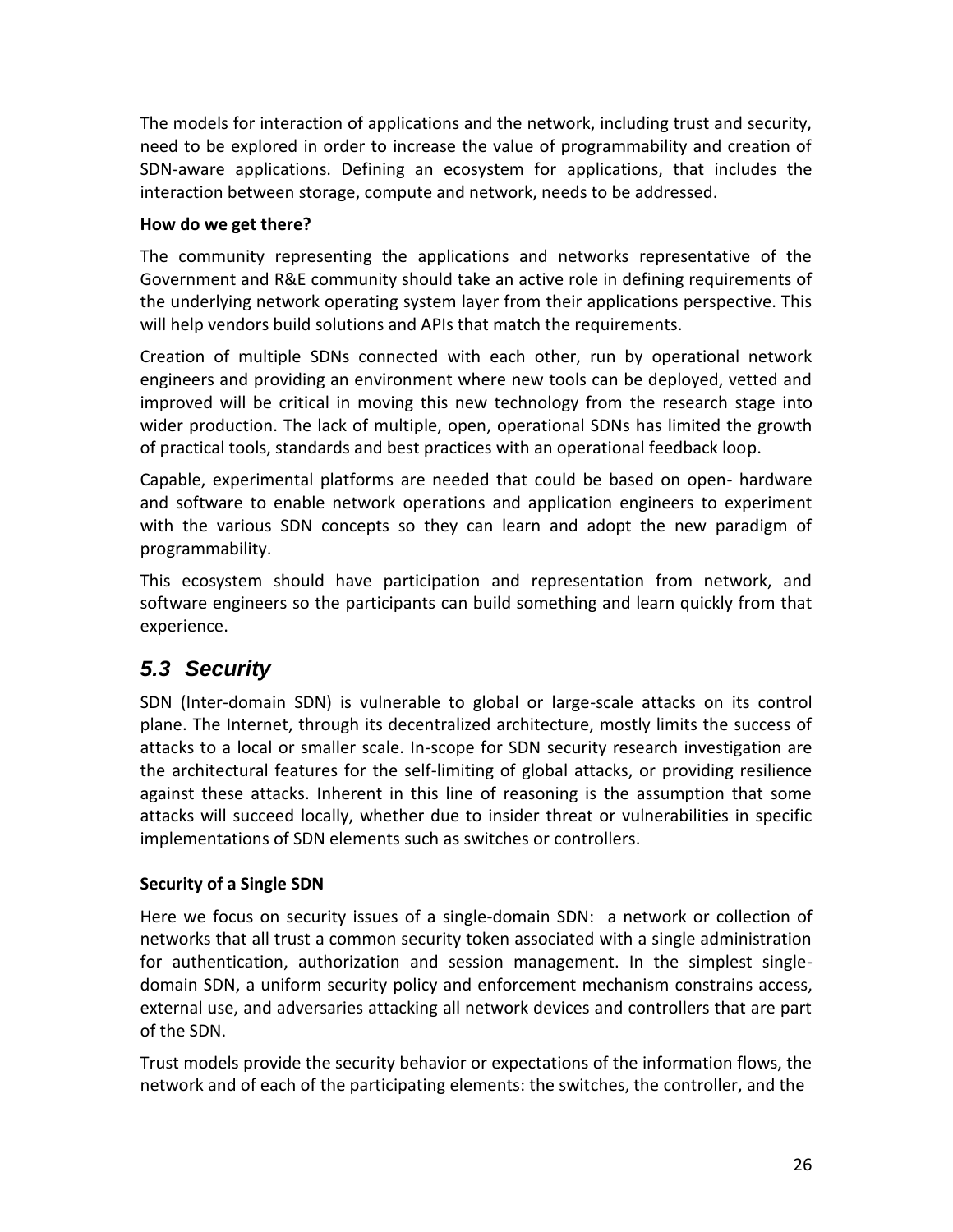connectivity fabric. In particular:

- What is the trust relationship between switches and the controller;
- How is trust established as parts of the network are (re)booted;
- Should a switch trust all commands it receives from a controller?
- Should the controller trust information from the switches?
- What can a controller assume about impersonation of one switch as another or as a non-switch entity as a switch?
- To what degree of certainty do controllers and switches need to authenticate and authorize one another?

The research issues are in the details of what authentication (mechanisms), authorization (mechanisms), and policies to define and use (who can do what to whom). We observe that a trust model must cover at least all of the elements, and the decisions made about each will determine a set of additional threats that need corresponding mitigation.

The programmability of an SDN controller blurs the distinction between network and application security. This may permit more holistic protection and potentially earlier detection of threats. In that setting, the controller needs information that is currently typically unavailable at the network level, about application-level principles. Research should help define explicit mechanisms and interfaces by which application-level protocols and services may expose information about principals, suitable for authentication, authorization and policy enforcement without compromising the overall security of the network.

Once an SDN is in service, it will require on-the-fly upgrading. This is a broad topic encompassing software, hardware, topology, protocol, and media; requiring both static and dynamic support. Because upgrades cannot be performed atomically, there are in principle two (or more) networks overlaid atop one another, yet traffic needs to be treated in a semantically sensible manner including, for example:

- from an individual packet's perspective: it should experience consistent treatment from the network.
- at a higher level, this same guarantee is desirable for not only a packet but for an entire logical flow.

Finally, SDN controllers are highly likely to run a collection of apps representing differing functionality – everything from existing network protocols and services to novel, custom applications that exploit the network visibility provided by SDNs. This confronts us with the interaction between (obviously) conflicting or even (actively) competing applications. What notions of modularity will enable us to safely compose these applications in predictable ways?

#### **Security of Multiple, Decentralized, Interdomain SDNs**

The future deployed SDN infrastructure must deal with real-world complexities: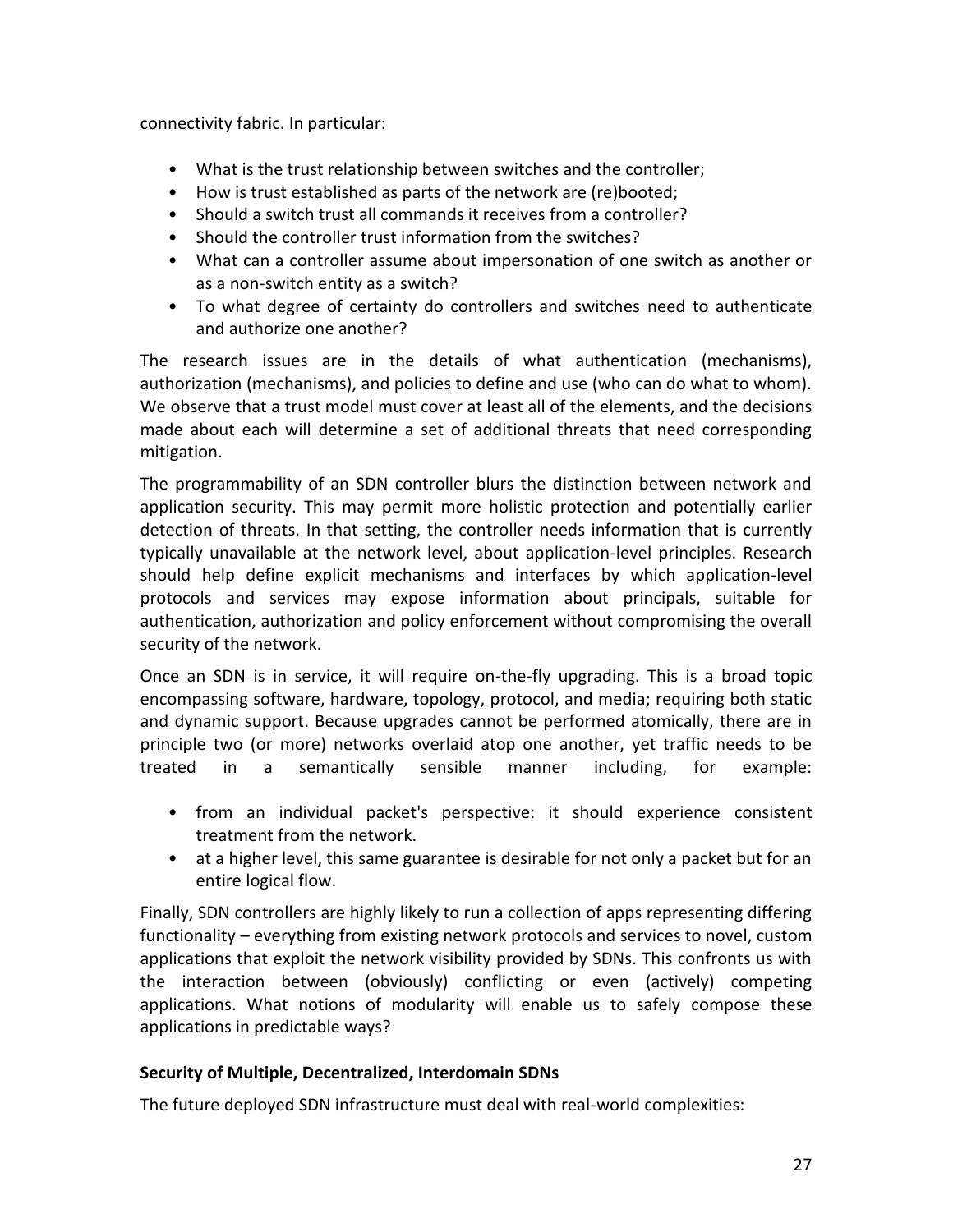- 1) the presence of a large number of distinct autonomous domains,
- 2) an explicit lack of trust between all, "the entirety", of the autonomous domains.

Thus:

- 1) SDN security architecture and mechanisms must be designed for eventual scalability;
- 2) SDN security policies must support pairwise and explicit negotiation of security services – information visibility, mutual (pairwise) policy enforcement, while enabling and supporting security services for end-users that span the entire SDN infrastructure ("SDN-wide security objectives").

This is in direct opposition to a simpler model, in which all autonomous domains, each running a single local SDN in an inter-domain SDN eco-system, sign-up and agree to a common, universal set of security policies and mechanisms.

The following list identifies key areas for development and research investigation in support of creation and operation of a production-level large-scale Inter-domain SDN.

- *Abstraction of Shared Information*: Each autonomous SDN domain should maintain an adequate view of configuration information and the operational state of all the elements (switches, controllers, administrative systems and databases) under its control if it is to ensure security requirements. However, for both technical scalability and practical security posture, autonomous SDNs must limit the sharing of information concerning internal elements with (i) immediate peer SDNs and (ii) the global collection of indirectly connected SDNs. Research investigations are needed to understand this complex balance.
- *Inter-domain SDN (multiple, decentralized) properties*: Research is needed to distinguish the properties that can be delivered to end-users of an inter-domain SDN from multiple constituent SDNs operating in a decentralized manner. Such research spans topics including appropriate definitions and enforcement of service level agreements. Specific properties such as QoS (interpreted very broadly as any network forwarding characteristics beyond "best effort"), and resiliency of the provisioned SDN services (beyond packet forwarding, to include programmable actions) need to be worked out and deployed in a practical setting for inter-domain SDNs. Also, the degree to which control services are exposed and secured must be investigated. This specifically includes the ability to insert or remove various application-specific "flowspace" handlers at various SDNs (originating SDN, transit SDN, destination SDN, etc.), as well as the resource limits or other security properties imposed by policy on these control service interfaces.
- *Authorization*: Each local SDN is presumed to have a trust model for local authentication, authorization, and policy enforcement. These trust models may vary from very limited to extremely sophisticated depending on the size and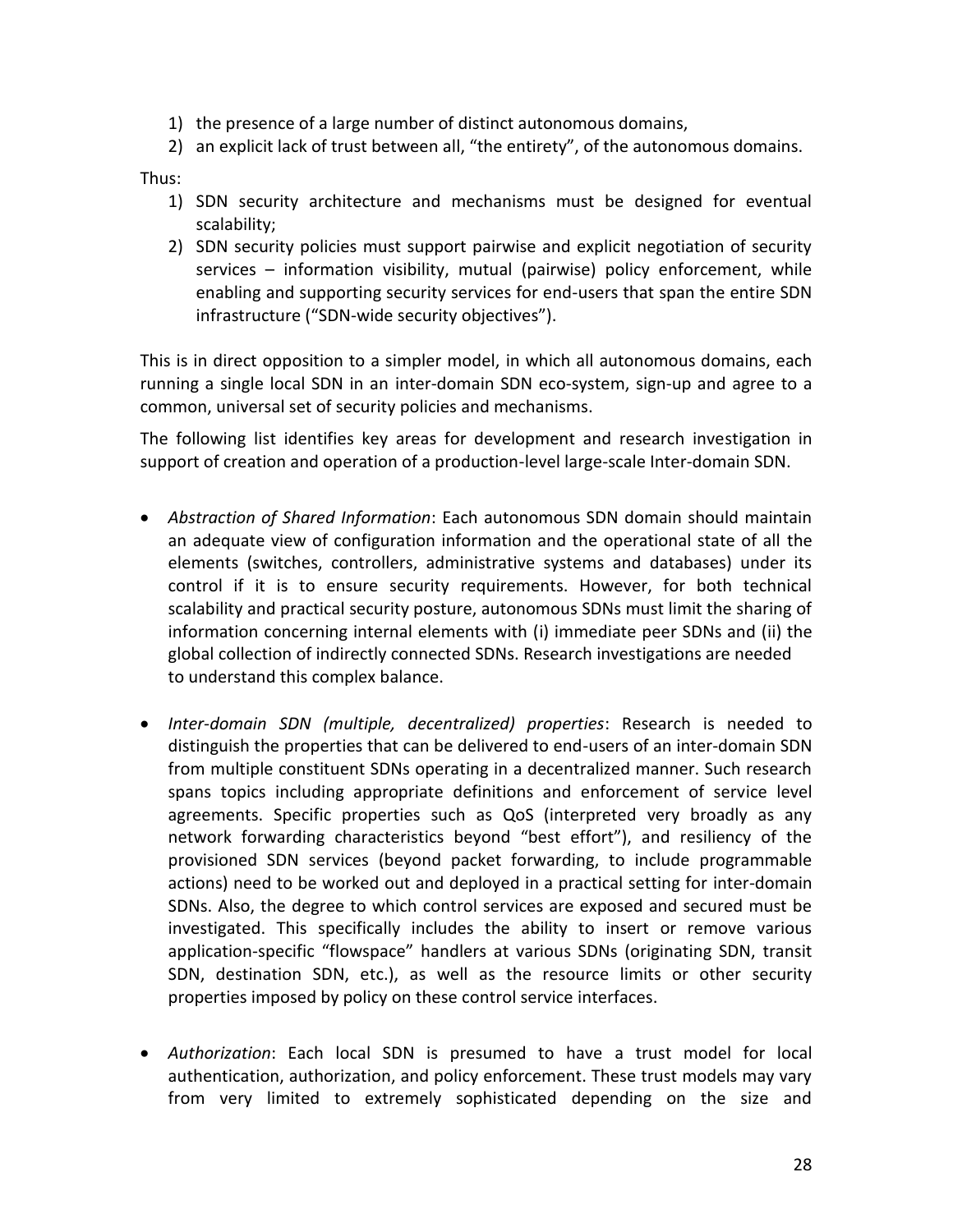requirements of each autonomous SDN. For the operational Inter-domain SDN, authorization solutions require:

- $\circ$  A pragmatic definition and adoption of common vocabulary for use in defining and sharing authorization policy;
- $\circ$  Establishment of global terms that are authoritative when used, while permitting subsets of the inter-domain SDN to introduce additional terms with specific shared meaning; and
- o A common understanding of what defines a principal.

On this last point, each type of principal referenced by inter-domain SDN policy must support the export of the authentication information proving that a specific principle is initiating an action, so that actions may be securely bound to principals across the requisite portion of the inter-domain SDN.

- *Consistency Models*: Research is required to investigate how explicitly to exchange security information, or to expose security interfaces, between and among applications and elements of the inter-domain SDN. This also may require research into how to securely maintain the consistency between applications and controllers, as well as applications and overall network state. (For example, what application flows are understood and securely handled by elements of the SDNs across the entire inter-domain SDN?)
- *Peering autonomous system*: Production inter-domain SDNs may use current autonomous system peering architectures (such as IXPs), to peer SDNs, as has already been demonstrated in limited use. For such peered SDNs, issues arise as to how to securely peer the SDN-aware applications that span such an inter-domain SDN. This topic of investigation may be replication of some of the previous topics, as applications already may incorporate their own security notions, and the challenge here may be to integrate smoothly such notions as transparently as possible across multiple SDNs, which may be late to the game in establishing their own secure interdomain SDN relationship. (The applications may precede the SDNs in terms of security interoperation.)

#### **Design Principles for Secure Control Plane**

The security of an SDN network is dependent on the control plane. This dependency suggests that there should be a set of design principles and patterns for building a secure control plane: its northbound APIs and exposure of information, frameworks for securing the ecosystem of controller applications, monitoring and anomaly detection, the complexity of multiple tenancy and levels of acceptable interference between flows, the guarantees of achievable non-interference if resource perturbation is avoided, how to implement redundancy, and how coordination can be accomplished within the flow space (for example between monitoring flows.)

#### **Classification of properties and separation**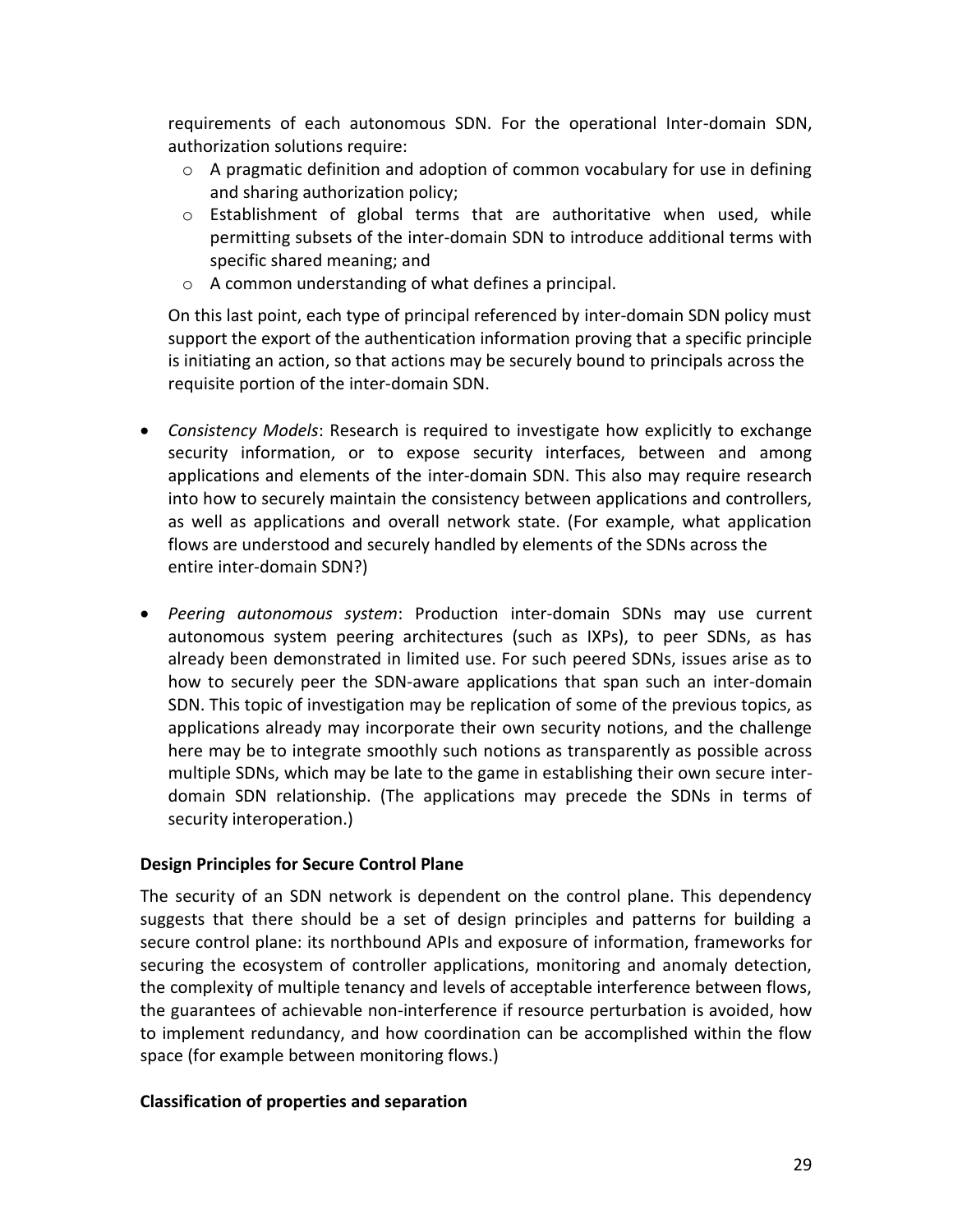SDN networks introduce new networking abstractions and properties and these offer ways to specify requirements and create policies. For example, one can define isolation properties within an SDN such that information is not flowing between two subnetworks of the network. Flows within the network become an important first class abstraction and lead to research classifying the properties of SDN networks that offers new ways to control and secure these systems.

The separation of the control and data plane permits the use of mitigated interference in allocating bandwidth and resources. In a similar manner, the notion of admission, quality of service, off-line analysis, and revocation control of data and control flow packets within an SDN permits a classification of validated flows. In general, classifying properties of flows as first class abstractions to capture their static and dynamic behavior and consequent security properties and concerns is of research interest because of the programmatic nature of SDN.

#### **Uses of SDN for Security**

Allowing SDN-enabled security provisions to exploit the new abstractions and programmability of the networks introduces the possibilities of research to use these technologies in security policies and security applications. Such research might examine secure updates for applications, flexible intrusion detection, and flexible reaction and provisioning.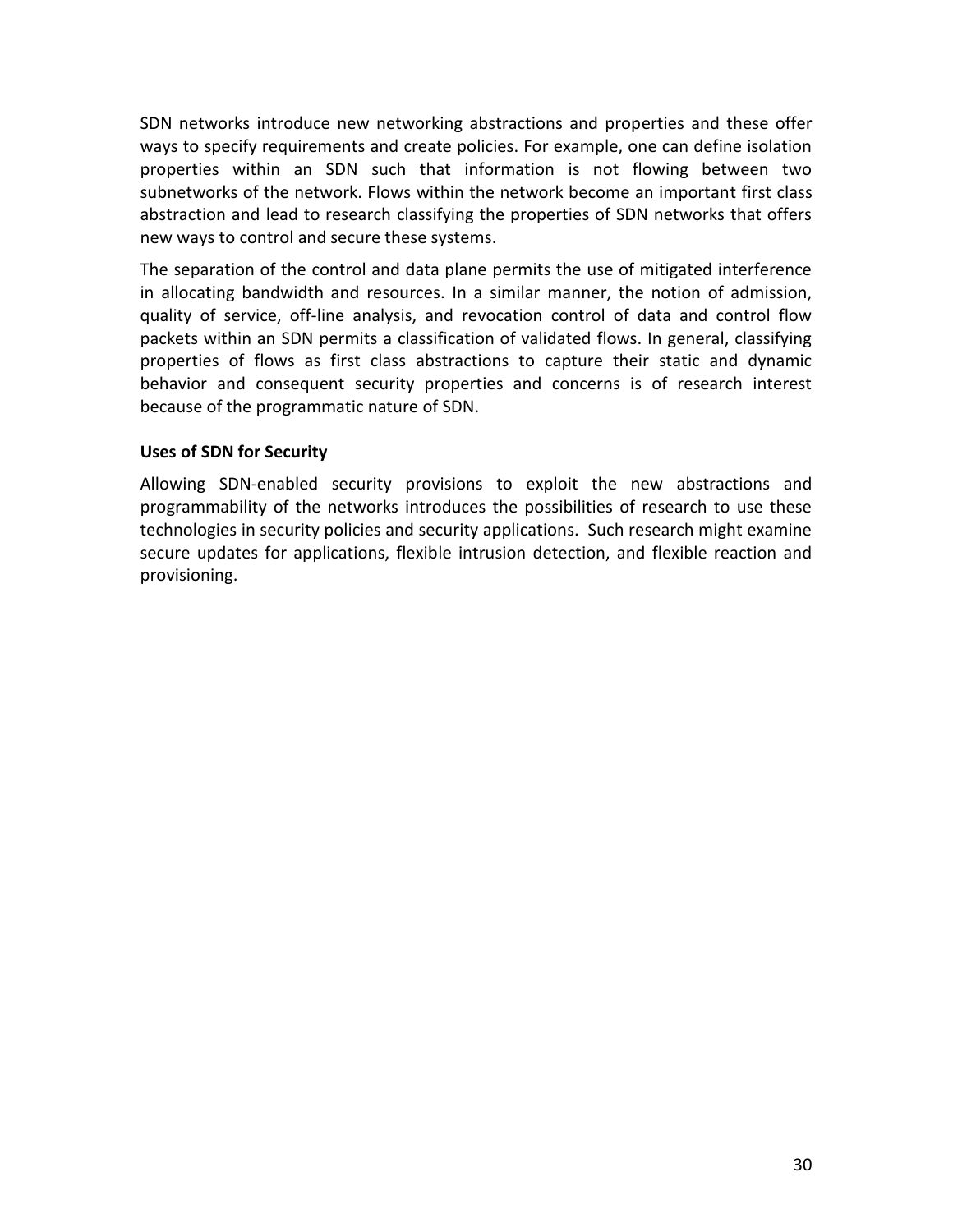| <b>First Name</b> | <b>Last Name</b> | Organization                       |
|-------------------|------------------|------------------------------------|
| Frank             | Acker            | <b>NSA</b>                         |
| George            | Adams            | <b>Purdue University</b>           |
| Aditya            | Akella           | University of Wisconsin-Madison    |
| Ali               | Al-Shabibi       | Open Networking Lab                |
| Josh              | <b>Bailey</b>    | Google                             |
| Edward            | <b>Balas</b>     | Indiana University                 |
| Ilya              | <b>Baldin</b>    | RENCI/UNC Chapel Hill              |
| <b>Nick</b>       | <b>Bastin</b>    | <b>Barnstormer Softworks</b>       |
| Gregory           | Bell             | ESnet                              |
| Joseph            | Berthold         | Ciena                              |
| <b>Bob</b>        | <b>Bonneau</b>   | <b>AFOSR</b>                       |
| Eric              | Boyd             | Internet2                          |
| Joe               | <b>Breen</b>     | University of Utah                 |
| Doug              | <b>Butler</b>    |                                    |
| Roy               | Campbell         | University of Illinois             |
| Richard           | Carlson          | DOE-SC/ASCR                        |
| John              | Carter           | IBM Research - Austin              |
| Russell           | Clark            | Georgia Institute of Technology    |
| <b>Steve</b>      | Corbato          | University of Utah                 |
| Eli               | Dart             | ESnet                              |
| Vince             | Dattoria         | DOE-SC/ASCR                        |
| Narayan           | Desai            | Argonne National Lab               |
| Chip              | Elliott          | <b>BBN</b>                         |
| Joseph            | Evans            | University of Kansas               |
| <b>Nick</b>       | Feamster         | Georgia Institute of Technology    |
| Darleen           | Fisher           | <b>National Science Foundation</b> |
| Nate              | Foster           | <b>Cornell University</b>          |
| Luke              | Fowler           | Indiana University                 |
| Cliff             | Frost            | <b>CENIC</b>                       |

## **6 Appendix: Workshop Participants and Contributors**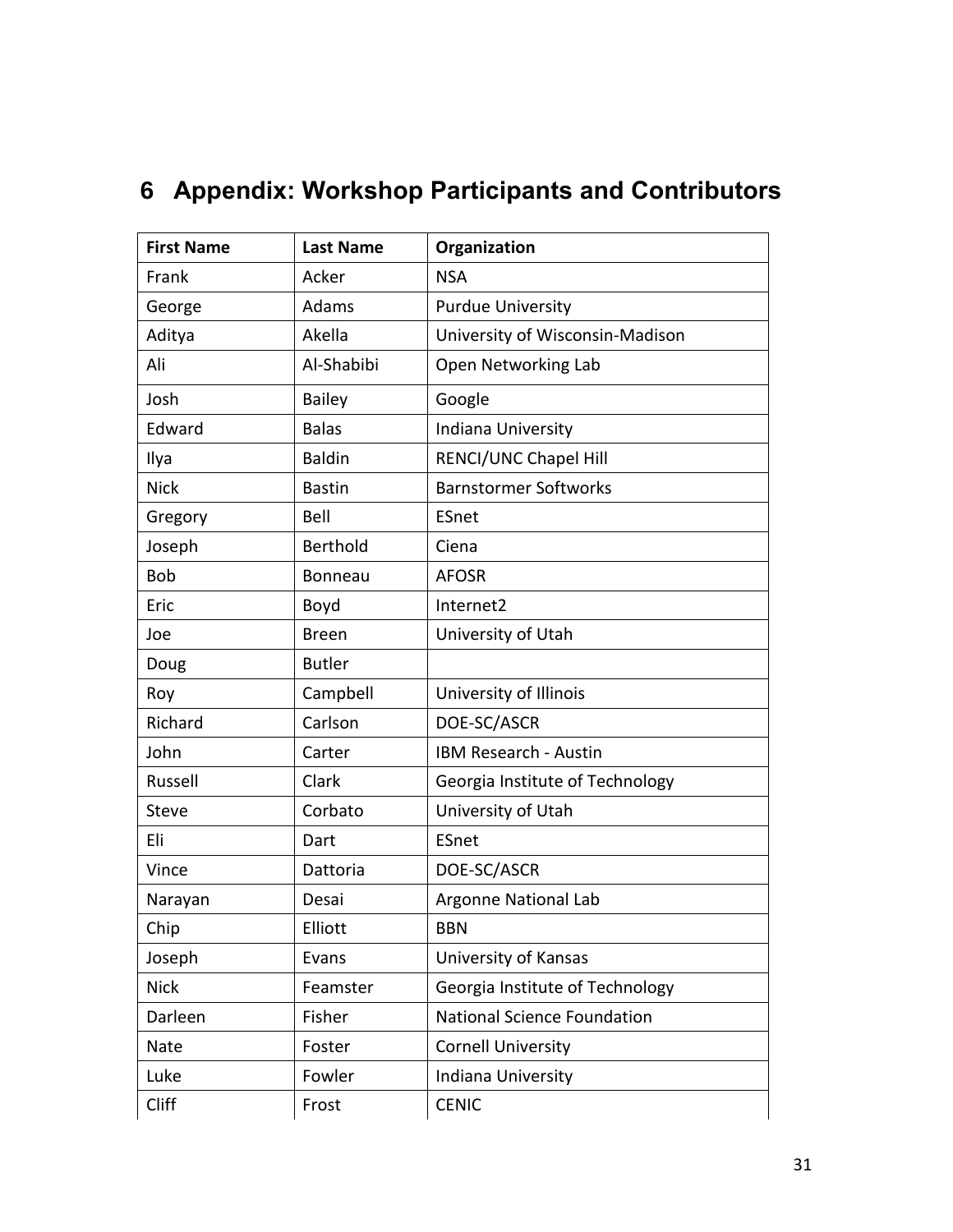| Navid        | Ghazisaidi      | Verizon                                                                            |
|--------------|-----------------|------------------------------------------------------------------------------------|
| Chuck        | Girt            | OneCommunity                                                                       |
| Matthew      | Goodman         | <b>DARPA</b>                                                                       |
| Paola        | Grosso          | University of Amsterdam                                                            |
| Chin         | Guok            | <b>ESnet</b>                                                                       |
| Deniz        | Gurkan          | University of Houston                                                              |
| Hwa-Jung     | Han             | Verizon                                                                            |
| Ron          | <b>Hutchins</b> | Georgia Institute of Technology                                                    |
| Julio        | Ibarra          | Florida International University                                                   |
| Eiji         | Kawai           | <b>NICT</b>                                                                        |
| Stephen      | Kent            | <b>BBN</b>                                                                         |
| Shriram      | Krishnamurthi   | <b>Brown University</b>                                                            |
| Keith        | Landgraf        | DoD                                                                                |
| Larry        | Landweber       | University of Wisconsin                                                            |
| Michael      | Langdon         | Juniper Networks                                                                   |
| Bryan        | Larish          | Georgia Institute of Technology                                                    |
| Tom          | Lehman          | Mid-Atlantic Crossroads (MAX)                                                      |
| <b>Bryan</b> | Lyles           | <b>National Science Foundation</b>                                                 |
| lara         | Machado         | RNP (Rede Nacional de Pesquisa)                                                    |
| Joe          | Mambretti       | Advanced<br>International<br>for<br>Center<br>Northwestern<br>Internet<br>Research |
|              |                 | University                                                                         |
| Scott        | McNown          | NSA/R2                                                                             |
| Linden       | Mercer          | Naval Research Lab (ARL/PSU)                                                       |
| David        | Meyer           | SP CTO                                                                             |
| Grant        | Miller          | <b>NITRD</b>                                                                       |
| Vinod        | Mishra          | Army Research Lab                                                                  |
| Inder        | Monga           | ESnet                                                                              |
| Anita        | Nikolich        | National Science Foundation                                                        |
| Ping         | Pan             | Infinera                                                                           |
| Eric         | Pouyoul         | ESnet                                                                              |
| Nagi         | Rao             | Oak Ridge National Laboratory                                                      |
| Jennifer     | Rexford         | <b>Princeton University</b>                                                        |
| Glenn        | Ricart          | US Ignite                                                                          |
|              |                 |                                                                                    |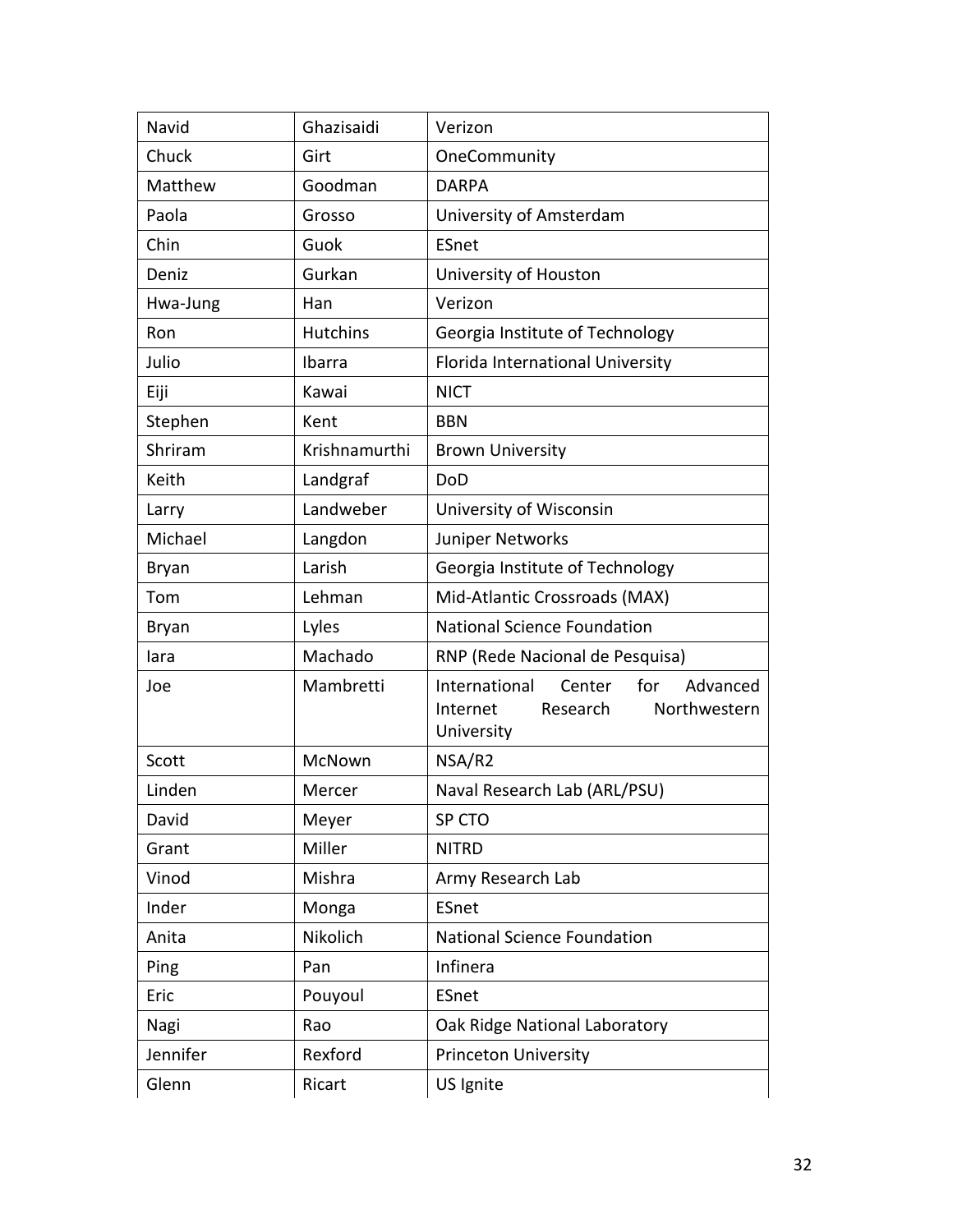| <b>Christian Esteve</b> | Rothenberg | University of Campinas                    |
|-------------------------|------------|-------------------------------------------|
| Daniel                  | Schmiedt   | <b>Clemson University</b>                 |
| Stephen                 | Schwab     | <b>USC Information Sciences Institute</b> |
| Syed                    | Shah       | <b>OSD</b>                                |
| William                 | Snow       | Open Networking Lab                       |
| Lorenzo                 | Vicisano   | Google                                    |
| Robert                  | Vietzke    | Internet <sub>2</sub>                     |
| Ann                     | Von Lehmen | <b>Applied Communication Services</b>     |
| Steven                  | Wallace    | Indiana University                        |
| Robert                  | Walter     | DARPA Strategic Technology Office         |
| James                   | Wanderer   | Google                                    |
| Kuang-Ching             | Wang       | <b>Clemson University</b>                 |
| Gerhard                 | Wieser     | Cisco Systems                             |
| John                    | Wilbanks   | <b>NCO</b>                                |
| Linda                   | Winkler    | Argonne National Laboratory               |
| Hagen                   | Woesner    | <b>BISDN GmbH</b>                         |
| Michael                 | Zink       | University of Massachusetts Amherst       |